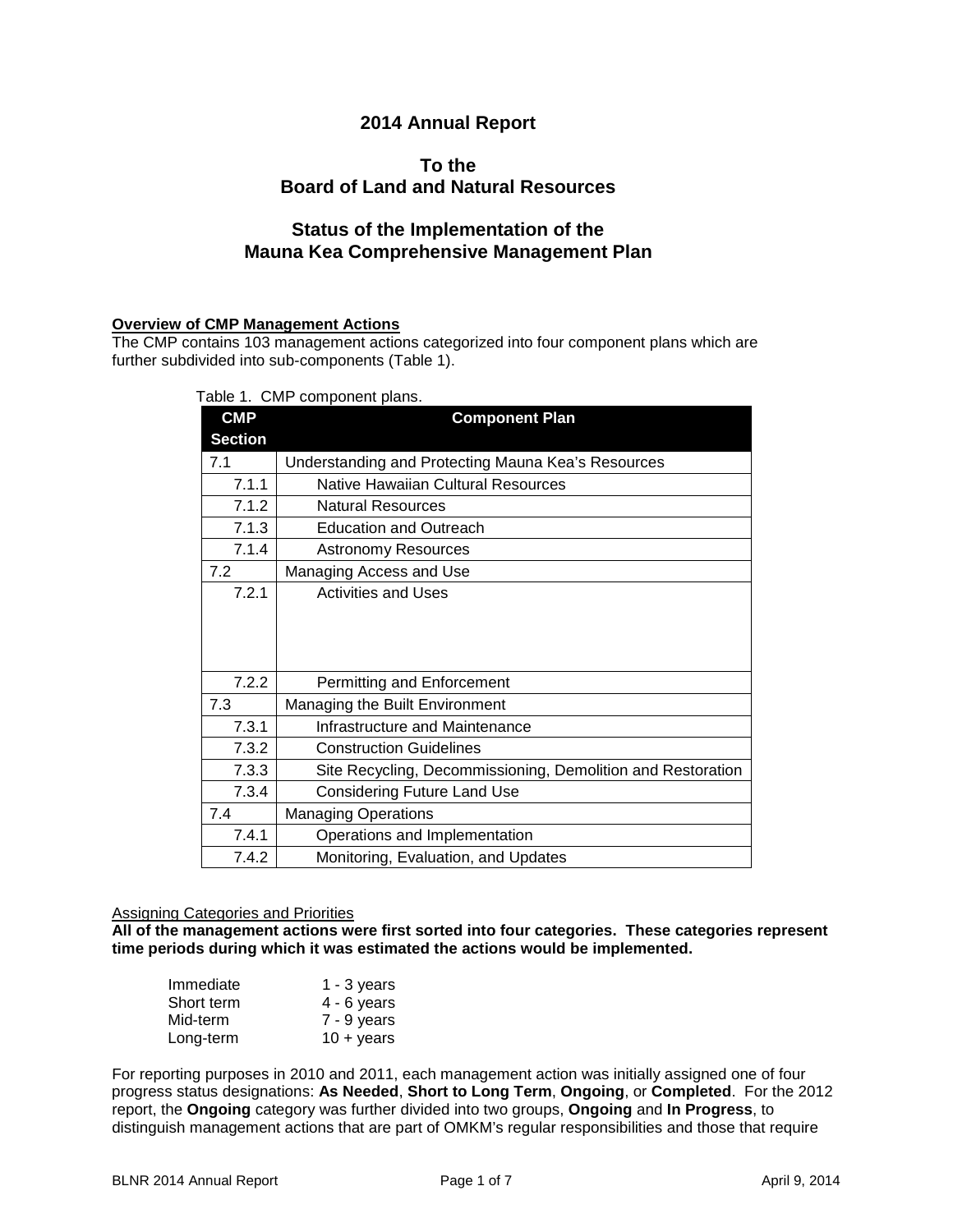specialized implementation. For the 2014 report, based on feedback from the Office of the Auditor, State of Hawaii, we again refined these definitions. **Ongoing** refers to activities that have established processes in place and are performed as part of OMKM's daily responsibilities. For example, processes for reporting disturbances to historic properties are established while actual reporting is **Ongoing** as necessary. **In Progress** refers to actions that require specialized implementation such as the development of policies or hiring consultants and researchers, and while efforts are **In Progress** the action or process is not yet complete.

| <b>Short to Long Term</b> | Management action still to be implemented during its scheduled time<br>period                                                                                                                                |
|---------------------------|--------------------------------------------------------------------------------------------------------------------------------------------------------------------------------------------------------------|
| In Progress               | Management action that requires specialized implementation has<br>been initiated, process is not yet complete                                                                                                |
| Ongoing                   | Management action is implemented and processes are in place to<br>fulfill this requirement. The actions will continue indefinitely because<br>they are part of OMKM's continuing management responsibilities |
| <b>Completed</b>          | Management action is completed                                                                                                                                                                               |

#### **2013 – 2014 Summary of Implementation Status**

Most management actions have either been implemented or are in progress. Many actions are considered 'ongoing' as they are long term, continuous land management responsibilities. Appendix A details the implementation status with explanations for individual CMP management actions.

#### **CMP Management Action Implementation Overview**

As reported in earlier reports OMKM identified five priority categories. Efforts have been initiated in all of the categories and are described below.

#### **Priority Categories:**

- **Research**
- **Monitoring**
- Resources Management Programs
- Education, Training and Outreach
- **Printed Materials & Public Forums**

**Research.** Research efforts continue to establish baseline data. In addition to the wekiu bug, alien arthropods and botanical resources, OMKM initiated a four-year study on the status of permafrost in the summit region. Concerns about climate change places an urgency to learn more about permafrost on the summit and the potential impacts on the biota, and the natural and cultural landscapes. OMKM is also collaborating with the UH Geography and Meteorology departments to develop a sea-level to summit monitoring system to track changes in weather and climate over the long term. Data collected would be useful in monitoring long-term weather conditions and impacts on the summit ecosystem. This long-term monitoring will also evaluate altitudinal changes and impacts on ecosystems from sea level to the summit. A multi-year study of surface erosion processes in cinder cone environments, with UH Hilo Geography department, is being planned; to better understand natural erosion and mitigate impacts of existing infrastructure and improve our characterization of arthropod habitat.

To address the overcapacity, traffic and parking issues mentioned in last year's report, OMKM will be using CIP funds to study and design improvements to the Visitor Information Station (VIS), parking for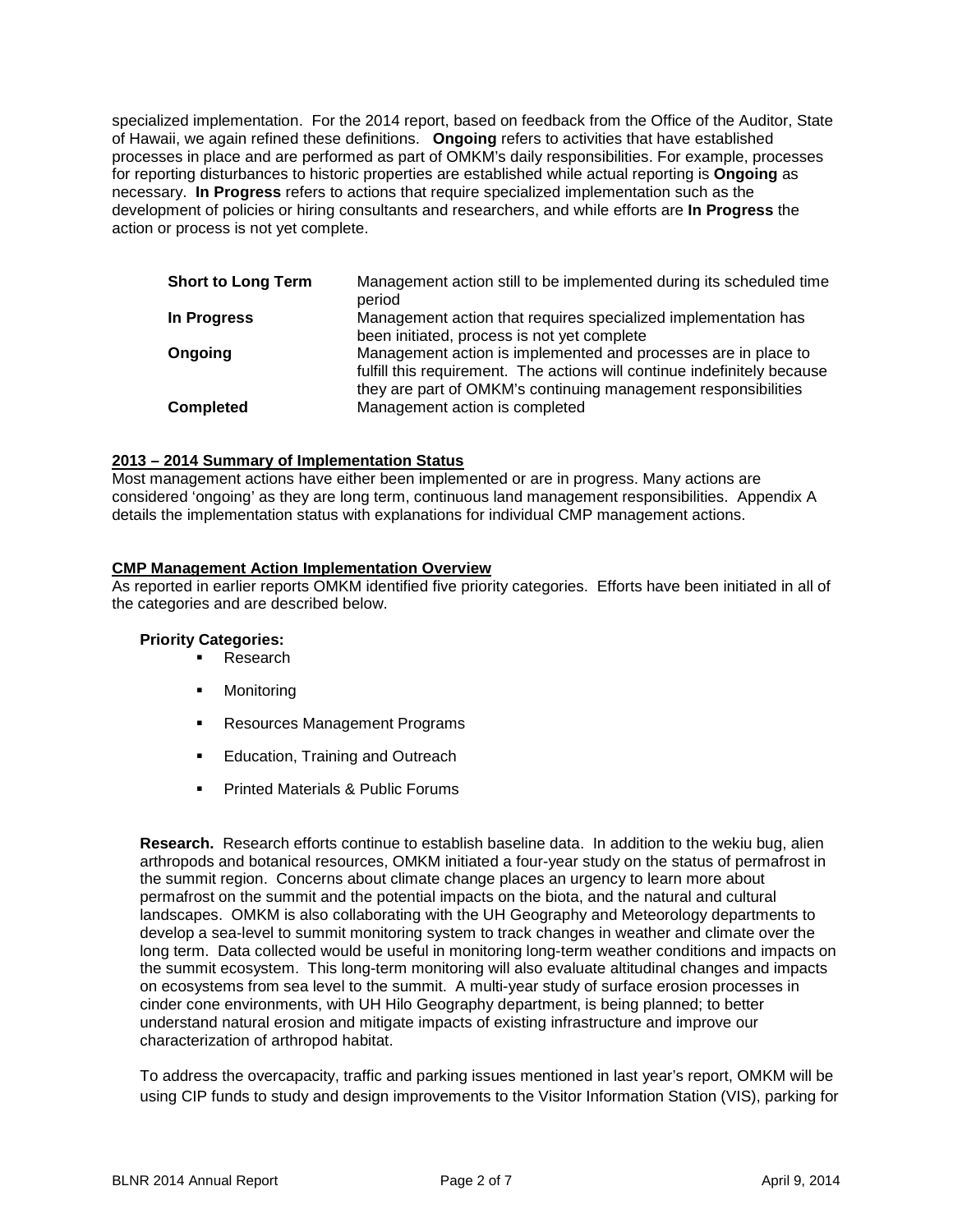the general public and commercial tour operators, road improvements, as well as designs for a more efficient and safe traffic flow. .

OMKM and Maunakea Support Services (MKSS) with the assistance of the County of Hawaii installed speed bumps and added "calming" road surface markings, e.g., pedestrian cross walks, impending speed bumps, and speed and caution signs. These additions and improvements are providing a safer environment for the visiting public, in particular during the evening stargazing periods.

| Initiate surveys and<br>studies on flora and<br>fauna, geology and<br>hydrology,<br>climate/weather and air<br>quality, and erosion.             | Initiated 4-year study on permafrost<br>$\bullet$<br>4-year survey of native and other summit arthropods<br>commenced in the Fall 2011.<br>Botanical survey report of UH's lands now available on-line.<br>٠<br>A 4-year climate change study commenced in the Spring<br>2012.<br>Initiated a study of surficial geology and erosion in cinder<br>$\bullet$<br>cone environments.<br>Pending the outcome of a preliminary location study, by the<br>UH Geography and Meteorological Depts. install a summit<br>weather tower as part of a weather monitoring system<br>stretching from sea level to the summit.                                                                                                     |
|--------------------------------------------------------------------------------------------------------------------------------------------------|---------------------------------------------------------------------------------------------------------------------------------------------------------------------------------------------------------------------------------------------------------------------------------------------------------------------------------------------------------------------------------------------------------------------------------------------------------------------------------------------------------------------------------------------------------------------------------------------------------------------------------------------------------------------------------------------------------------------|
| Initiate surveys of<br>human activities and<br>needs such as<br>commercial tour capacity<br>and fees, traffic, parking<br>and public facilities. | OMKM and Maunakea Support Services is implementing an<br>$\bullet$<br>interim plan addressing parking at the VIS. OMKM to use CIP<br>funds to study and design improvements to the VIS, public<br>and commercial tour vehicles, road repairs, and more efficient<br>and safe traffic flow<br>Rangers continue to submit daily reports on human activities;<br>$\bullet$<br>data are input in a database.<br>A vehicle counter is installed, that will keep a real time count<br>of all vehicles above Halepohaku, including specific counts of<br>observatory and commercial vehicles on the mountain.<br>A survey of visitors was completed at Halepohaku. The<br>$\bullet$<br>majority are non-resident visitors. |
| Continue studies on the<br>wēkiu bug and alien<br>arthropods                                                                                     | Research on the biodiversity of arthropods continues.<br>$\bullet$                                                                                                                                                                                                                                                                                                                                                                                                                                                                                                                                                                                                                                                  |
| <b>Other Studies</b>                                                                                                                             | Pending funding, OMKM would like to initiate a study of<br>$\bullet$<br>commercial tour activities to determine the "capacity" for<br>commercial tour operators.                                                                                                                                                                                                                                                                                                                                                                                                                                                                                                                                                    |

**Monitoring.** Monitoring is an ongoing and long-term priority that is needed to assess the status of the resources over time.

Annual surveys of the wēkiu bug, which began in 2002, and alien arthropods, in 2007, continue. A monitoring plan for botanical resources will be developed following a review of the botanical report.

| Initiate monitoring of the<br>archaeological<br>resources.      | l e       | A monitoring plan was approved by the State Historic<br>Preservation Division and is being implemented.                                                                                                      |
|-----------------------------------------------------------------|-----------|--------------------------------------------------------------------------------------------------------------------------------------------------------------------------------------------------------------|
| Continue surveys of the<br>wēkiu bug and<br>arthropods species. | $\bullet$ | Monthly surveys for alien arthropods at mid-level facilities,<br>quarterly surveys at all facilities, and annual surveys of alien<br>arthropods across UH managed lands.<br>Annual surveys of the wekiu bug. |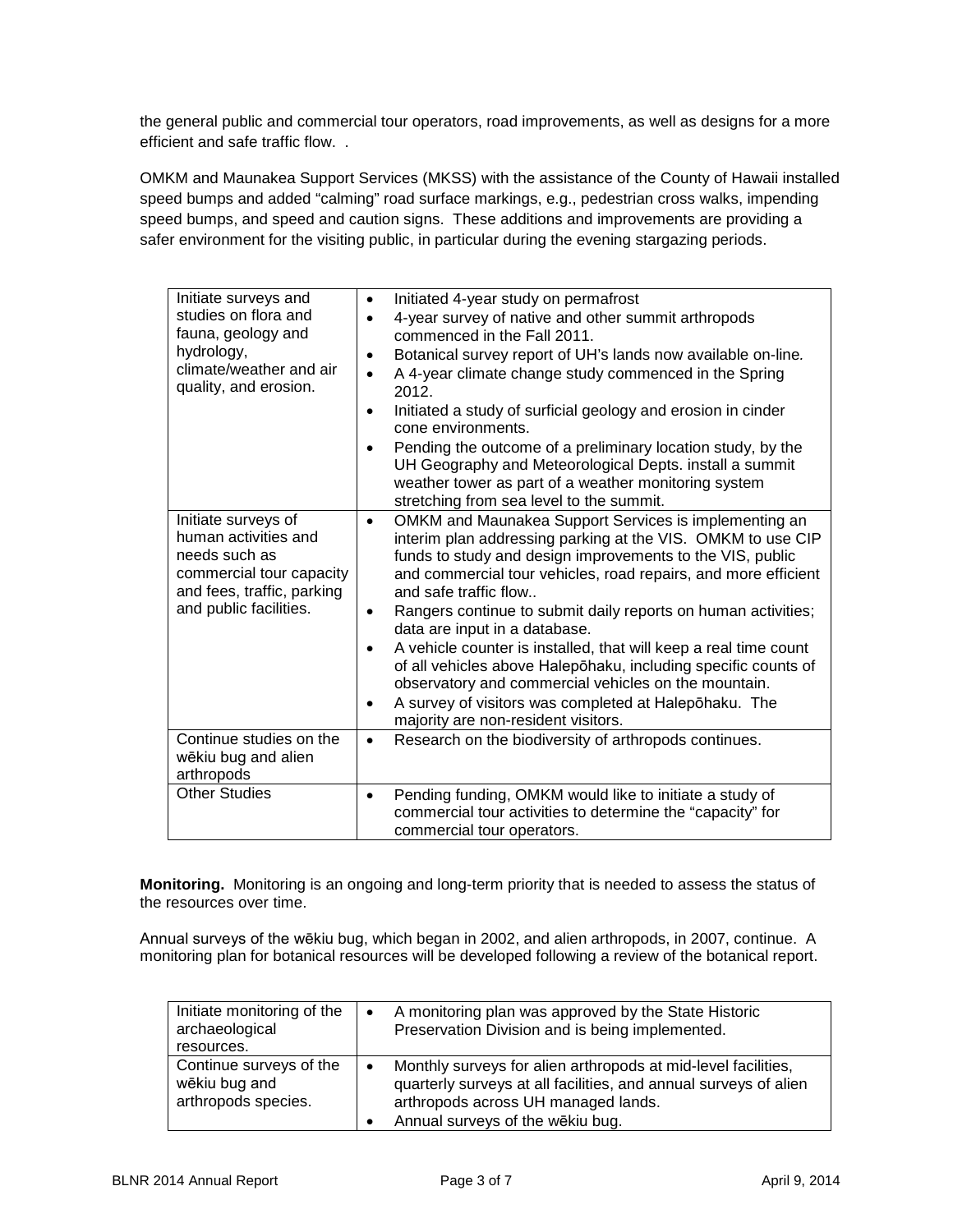|                                                                                                                                 | Ant monitoring program of facilities at Haleponaku and the<br>summit                                       |
|---------------------------------------------------------------------------------------------------------------------------------|------------------------------------------------------------------------------------------------------------|
| Initiate monitoring of<br>new categories of<br>resources using data<br>obtained during the<br>baseline data gathering<br>stage. | Monitoring plans will be developed following baseline surveys,<br>e.g., monitoring of botanical resources. |

**Resources Management Programs.** Concurrent with the gathering of baseline information is the need to develop and implement resource management programs. It was reported last year that OMKM together with Kahu Kū Mauna developed preliminary policies for the construction of new cultural features, scattering of cremated human remains, and the stacking of rocks. In order for these policies to be enforceable OMKM plans to incorporate these policies into its administrative rules. .

Data from surveys and studies provide valuable information for developing management programs for the wēkiu bug. Invasive flora and fauna are a concern because of their potential impact not only on the wēkiu bug, but also on other native species, and on the "health" of Maunakea's unique ecosystem. OMKM continues to work on developing an invasive species prevention, response and control plan. It is taking longer than expected in part due to the complexity of scope and constraints associated with Maunakea.

*Senecio madagascarensis* (fireweed) removal is an ongoing activity. Rangers continue to remove fireweed when they find it along the road and in the summit areas. Over the two years OMKM organized its community volunteer program and a total of 550 bags of weeds were pulled by 350 volunteers putting in 2,500 hours. In 2013, OMKM assisted the Division of Forestry and Wildlife by planting 200 silverswords in an effort repopulate this endangered plant on Maunakea where it once covered the mountainsides. It is OMKM's goal to control invasive weeds and to restore the area with native vegetation.

The invasive ant, *Cardiocondyla kagutsuchi*, was discovered at Halepōhaku. Subsequent ant surveys documented their presence along the Maunakea Access road from the Mauna Kea Forest Reserve up to Halepōhaku. It was discovered upon further investigation that this ant is also present along the Mana Road, in Hakalau National Wildlife Refuge, and in Department of Hawaiian Home Lands. It is estimated that this ant has been present in the area since at least 2009. Preventing the introduction of predatory ants remain a high priority, fortunately *C.kagutsuchi* is a relatively benign non-native species.

| Development of<br>protocols and/or polices<br>related to cultural<br>practices. | $\bullet$ | A draft of a burial treatment plan was approved by the Hawaii<br>Island Burial Council. The final draft is under review by the<br>Division of Historic Preservation.<br>Cultural related policies will be incorporated into administrative<br>rules currently being drafted. These policies will be<br>enforceable through the issuance of citations and fines. |
|---------------------------------------------------------------------------------|-----------|-----------------------------------------------------------------------------------------------------------------------------------------------------------------------------------------------------------------------------------------------------------------------------------------------------------------------------------------------------------------|
| Invasive species control                                                        | $\bullet$ | OMKM continues to work with the Big Island Invasive Species<br>Committee on the development of an invasive species<br>prevention, control and response plan.                                                                                                                                                                                                    |
|                                                                                 |           | OMKM hosted two UH Hilo Pacific Internship Programs for<br>Exploring Science (PIPES) interns for the summer. One intern<br>worked with the Big Island Invasive Species Committee<br>(BIISC) to draft portions of this plan that are presently being                                                                                                             |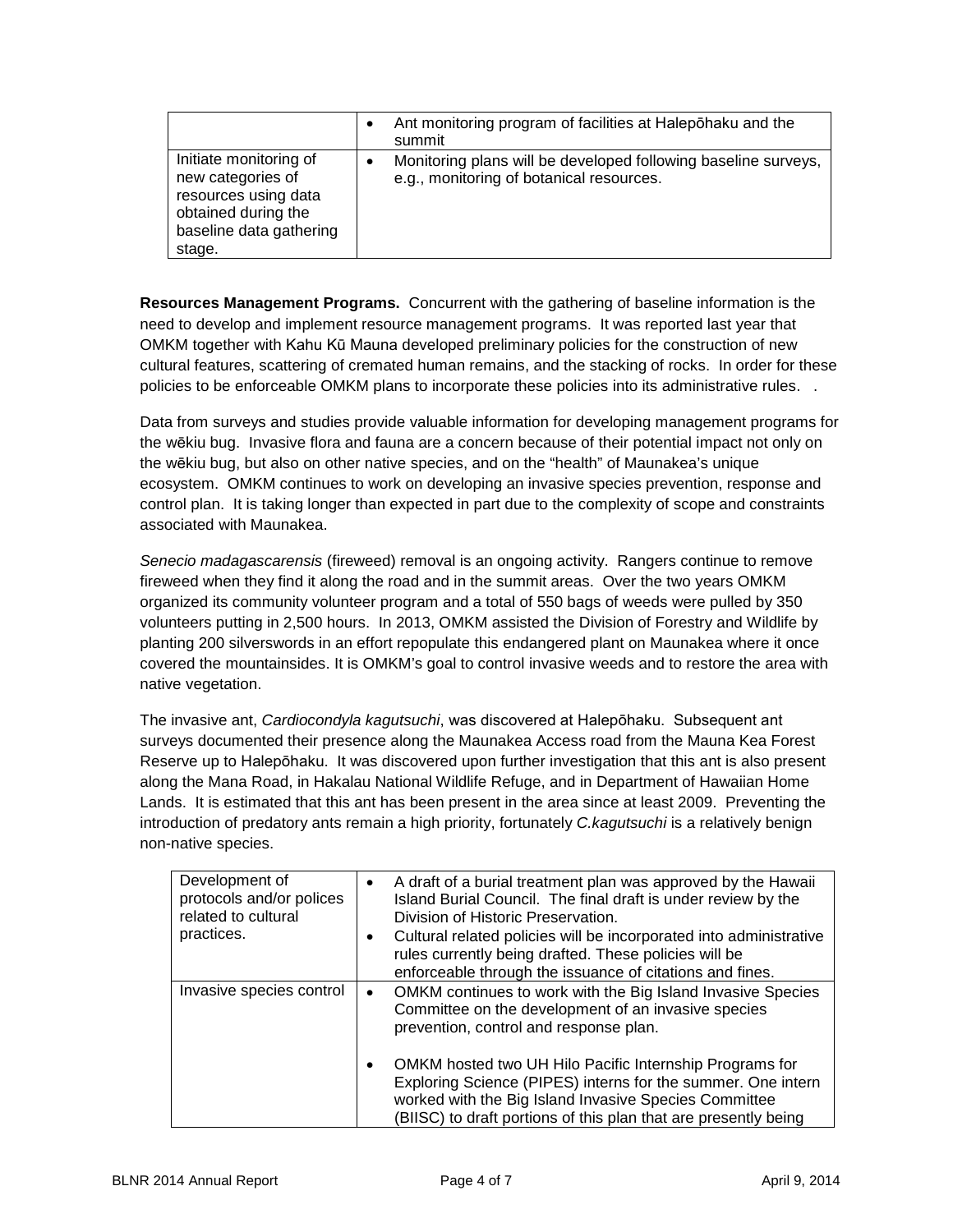|                                                                                   |           | implemented.                                                                                                                                                                                                                                                 |
|-----------------------------------------------------------------------------------|-----------|--------------------------------------------------------------------------------------------------------------------------------------------------------------------------------------------------------------------------------------------------------------|
|                                                                                   | ٠         | An active volunteer program to remove Scenicio<br>madagascarensis (fireweed) and other invasive plants<br>continues; rangers also continue to remove fireweed in the<br>upper elevations.                                                                    |
|                                                                                   | ٠         | Ant monitoring is conducted quarterly at the summit facilities<br>and monthly at the facilities at Halepohaku.                                                                                                                                               |
| Development of a wēkiu<br>bug management plan<br>and habitat restoration<br>plan. | $\bullet$ | Data from wēkiu bug, alien arthropod, invertebrate studies,<br>topography and wēkiu bug food distribution, and climate<br>studies will provide the basis for developing management and<br>habitat restoration plans for the bug.                             |
|                                                                                   | ٠         | A wēkiu bug habitat restoration study plan is being drafted for<br>agency review.                                                                                                                                                                            |
| <b>Public facilities</b>                                                          | ٠         | With the release of CIP funds OMKM will be studying and<br>designing improvements to the VIS, parking and traffic flow in<br>an around Halepōhaku. In the absence of permanent facilities,<br>especially on the summit, MKSS has installed portable toilets. |

- **Education, Training and Outreach.** OMKM recognizes the need to formally educate and train management staff, stakeholders, construction workers and the general public about the resources and significance of Maunakea. One of the key tenets of the Public Access Plan is that "an informed public is best prepared to make good decisions and act responsibly." The OMKM Maunakea User/Resource Orientation program was launched in the Summer of 2013. It is a requirement that all observatory and support staff (both office and on-mountain) attend the orientation. Statistics for 2013 are:
	- o 815 employees were identified as needing this training across all observatories, OMKM, & MKSS.
	- o 657 employees attended the training
	- o 157 employees still need the training
	- o 81% of employees completed the requirement.

[As of March 31, 2014: commercial tour companies began their orientation. Collectively, of the 916 observatory, MKSS and OMKM employees, and commercial tour operators needing this training all but 14% have completed the requirement.]

OMKM continues to record observations daily activities and incidents that are reported by the rangers. Data is critical for OMKM to make informed decisions and program development.

| Initiate programs to<br>educate stakeholders,<br>management staff, and<br>the general public. | $\bullet$ | OMKM continues to offer orientations trying to reach the<br>remaining employees and new observatory employees. The<br>current focus is commercial tour operators                                       |
|-----------------------------------------------------------------------------------------------|-----------|--------------------------------------------------------------------------------------------------------------------------------------------------------------------------------------------------------|
|                                                                                               |           | OMKM plans to launch orientation sessions on online as a<br>more efficient means of reaching contractors, vendors, visiting<br>staff, or other interested parties.                                     |
|                                                                                               |           | Plans are to initiate the development of a refresher program<br>as many of those working on Maunakea are long-serving<br>employees.<br>A video orientation for visitors will be developed and shown in |
|                                                                                               |           | the VIS.                                                                                                                                                                                               |
| Develop and maintain a<br>GIS and database                                                    | $\bullet$ | A GIS-based data storage and reporting system has been<br>developed and continues its efforts to expand and enhance                                                                                    |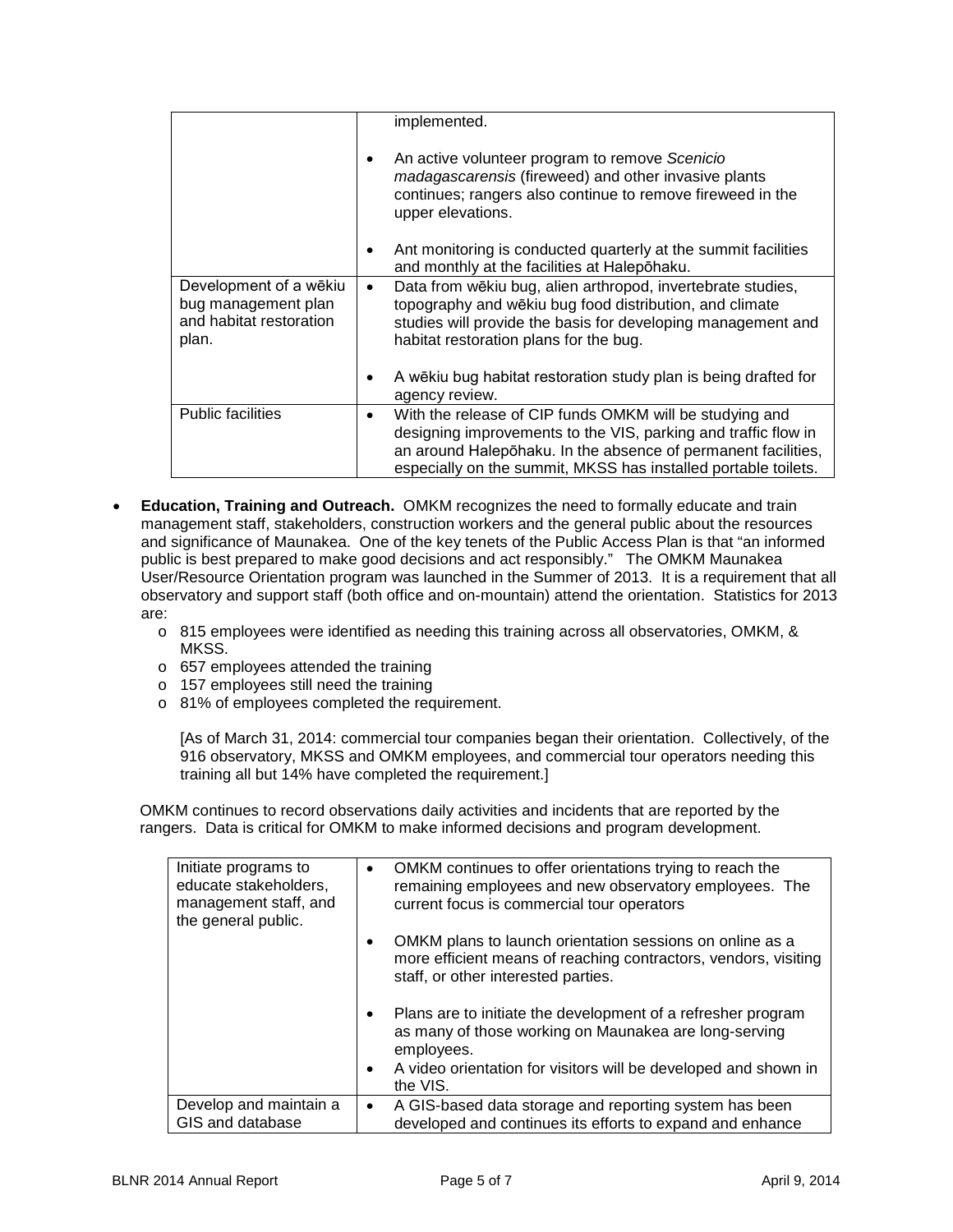| program.                        |           | the system.                                                                                                                                                                                                                                                   |
|---------------------------------|-----------|---------------------------------------------------------------------------------------------------------------------------------------------------------------------------------------------------------------------------------------------------------------|
|                                 |           | Rangers continue to submit daily reports summarizing their<br>observations and their activities.                                                                                                                                                              |
|                                 |           | Vehicle data collection will soon be automated. A vehicle<br>counter has been installed and is being tested for accuracy.                                                                                                                                     |
|                                 |           | The second 2013 summer OMKM hosted PIPES intern was<br>assigned to work closely with the Spatial Data Analysis and<br>Visualization Lab (aka GIS lab) at UH Hilo to advance<br>OMKM's mapping efforts.                                                        |
| Develop an outreach<br>program. | $\bullet$ | In 2013, OMKM's volunteer program engaged 236 volunteers,<br>working 1,747 hours, and removed 363 bags of invasive<br>weeds. This year's program once again focused on removing<br>invasive plants in the Halepohaku parcel and along the<br>access corridor. |
|                                 |           | Volunteer Mary Begier and the Hawaii Island Chamber of<br>Commerce were presented the Community Hero Award by<br>the Invasive Species Council at its first annual recognition<br>ceremony. OMKM was the nominator.                                            |
|                                 |           | 200 'Āhinahina, Maunakea Silversword, were planted in the<br>DLNR exclosure behind the VIS. Silverswords were provided<br>by the Division of Forestry and Wildlife.                                                                                           |
|                                 | ٠         | Speakers at the volunteer events included Kahu Ku Mauna<br>members, UH Hilo faculty, USGS scientists, and astronomers.                                                                                                                                        |
|                                 |           | Volunteer groups included the Hawaii Island Chamber of<br>Commerce, Circle K (Kiwanis youth), UH Hilo student groups,<br>and general community members.                                                                                                       |

**Printed Materials & Public Forums.** The education process and outreach efforts include the development of educational materials, such as brochures, eNewsletters, signage and the dissemination of materials.

| Develop and print<br>brochures.                                                               | A brochure is being finalized and will contain information<br>about the resources and significance of Maunakea. This<br>will be available for public distribution at the VIS, 'Imiloa,<br>and at other public venues           |
|-----------------------------------------------------------------------------------------------|--------------------------------------------------------------------------------------------------------------------------------------------------------------------------------------------------------------------------------|
| Distribution of<br>informational materials.                                                   | Continue distribution of existing brochures - cultural,<br>$\bullet$<br>visiting safely, and Maunakea hazards.<br>The culture and public safety brochures are currently<br>being updated.                                      |
| Participate in public<br>events, community<br>gatherings and other<br>opportunities to inform | Continue to seek opportunities to participate or speak at<br>$\bullet$<br>public forums, including community meetings, local<br>organization's membership meetings, etc.                                                       |
| the community about<br>Maunakea.                                                              | Mentoring young students with science projects and<br>participation in local science and sate science fairs. Jesse<br>Eiben, wēkiu bug research for OMKM mentored a 7th<br>grade student at Waiākea Intermediate who studied a |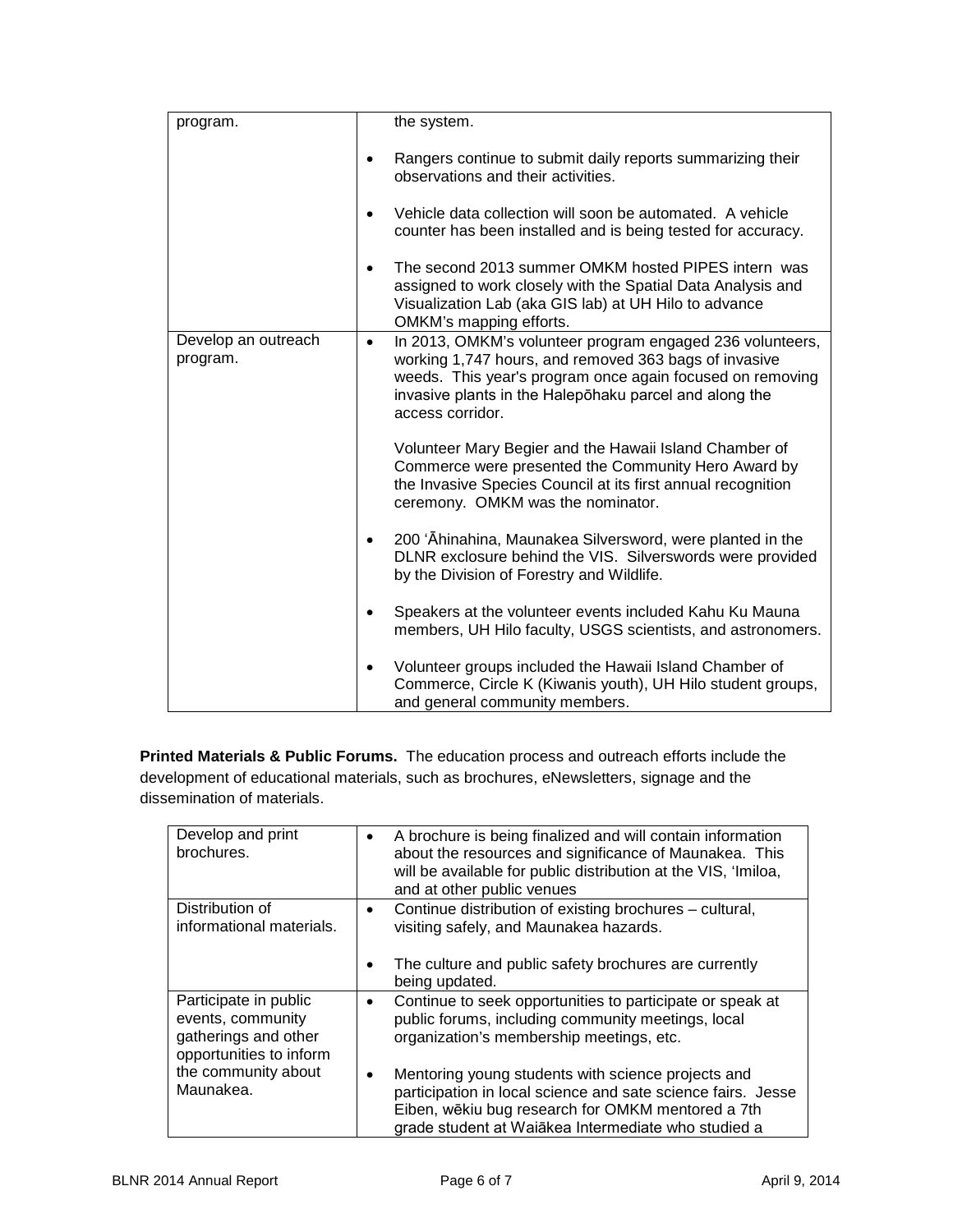|       | native bee and its feeding habits on native vs. non-native<br>plants. This young student won many local awards and<br>advanced to the State science fair where she won 1 <sup>st</sup><br>place in the junior division.                                                                                                                                                                                                                                                                                                                 |
|-------|-----------------------------------------------------------------------------------------------------------------------------------------------------------------------------------------------------------------------------------------------------------------------------------------------------------------------------------------------------------------------------------------------------------------------------------------------------------------------------------------------------------------------------------------|
|       | Maunakea Environment Committee member and UH Hilo<br>faculty Dr. Don Thomas and OMKM staff partnered with<br>UH Hilo computer science students under professor Dr.<br>Keith Edwards to serve as a 'client' for a capstone<br>computer programming class. "Team Poli'ahu" developed<br>a smart phone application to report invasive species on<br>Maunakea. The group won the U.S. national Microsoft<br>Imagine Cup competition, and was selected to represent<br>the U.S in the international competition in St Petersburg,<br>Russia. |
|       | Dr. Norbert Schorghofer's (principle investigator for<br>OMKM's sponsored permafrost study) colleague Dr. Kenji<br>Yoshikawa, is working with a Hilo Intermediate 7 <sup>th</sup> grade<br>science class to collect comparable data in their school<br>yard for comparison with Maunakea and other sites across<br>the globe.                                                                                                                                                                                                           |
| Signs | With input from Rangers and Kahu Kū Mauna, signs were<br>or planned to be installed to highlight cultural awareness<br>and safety issues                                                                                                                                                                                                                                                                                                                                                                                                |
|       | A map of all the signs on UH's managed lands has been<br>completed.                                                                                                                                                                                                                                                                                                                                                                                                                                                                     |

#### **Daily Implementation of Ongoing Actions**

The Maunakea rangers continue to monitor activities on UH's managed lands on a daily basis. They record pertinent data including the number of vehicles by type (4 vs. 2-wheel drive, observatory, commercial and motorcycles) and observations of visitor activities, including hikers, bikers, vehicle speeds, trash, etc. Through their interactions with the public they help to educate people about Maunakea. Of interest is the frequency in informing people about the need to use low gear, even when in 4-wheel drive and/or how to engage their vehicle in low gear. Many of the management actions relating to public and commercial activities, and trash pick-up and removal are carried out by the Rangers as part of their daily responsibilities.

#### **Administrative Rules**

The process for developing administrative rules resumed following the conclusion of the contested case and final decision by the Board of Land and Natural Resources regarding the Thirty Meter Telescope (TMT) project.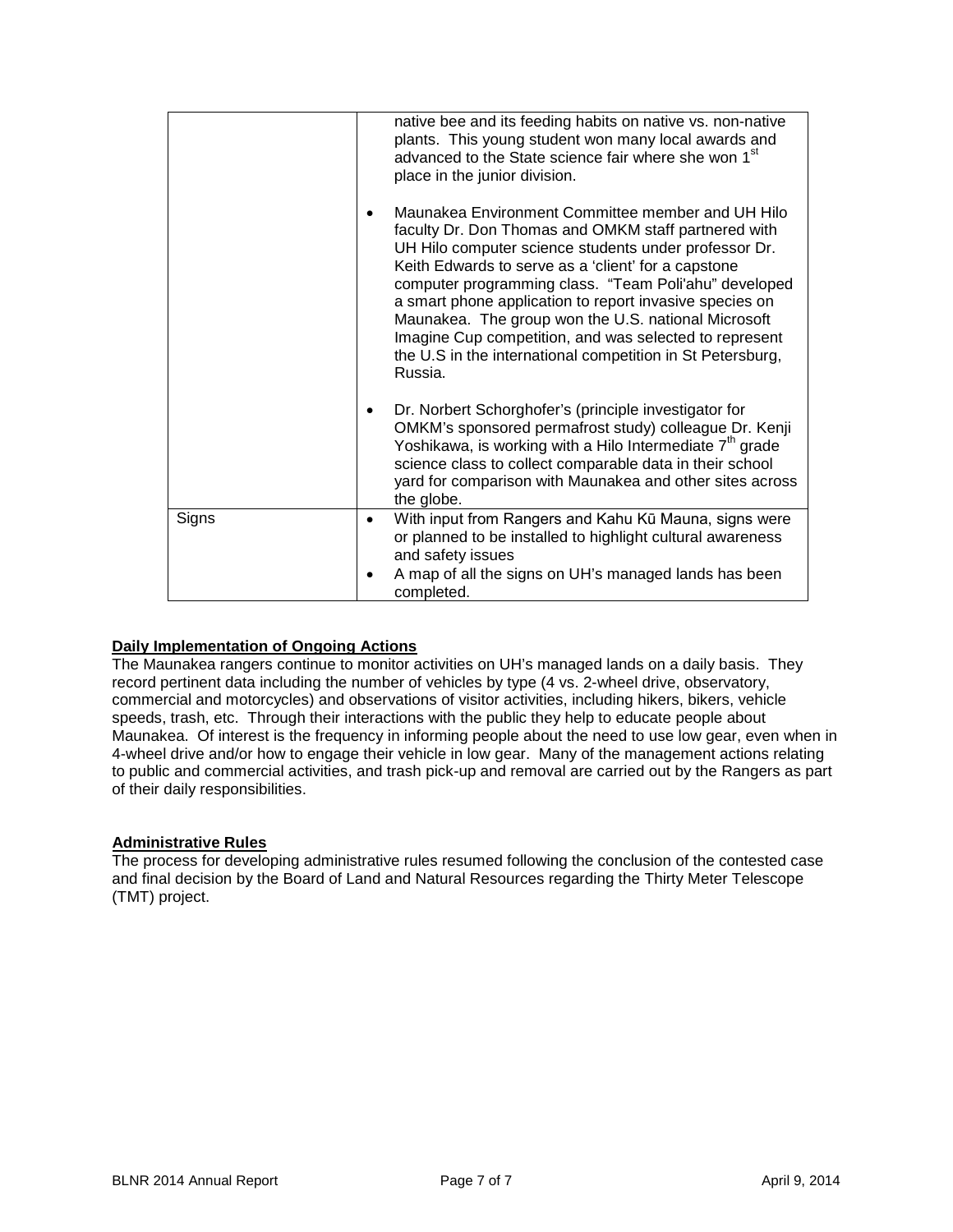# **Appendix A**

# **April 2014 Summary of In Progress, Ongoing, Completed and As Needed Mauna Kea CMP Management Actions and Relationship to the CMP Sub Plans**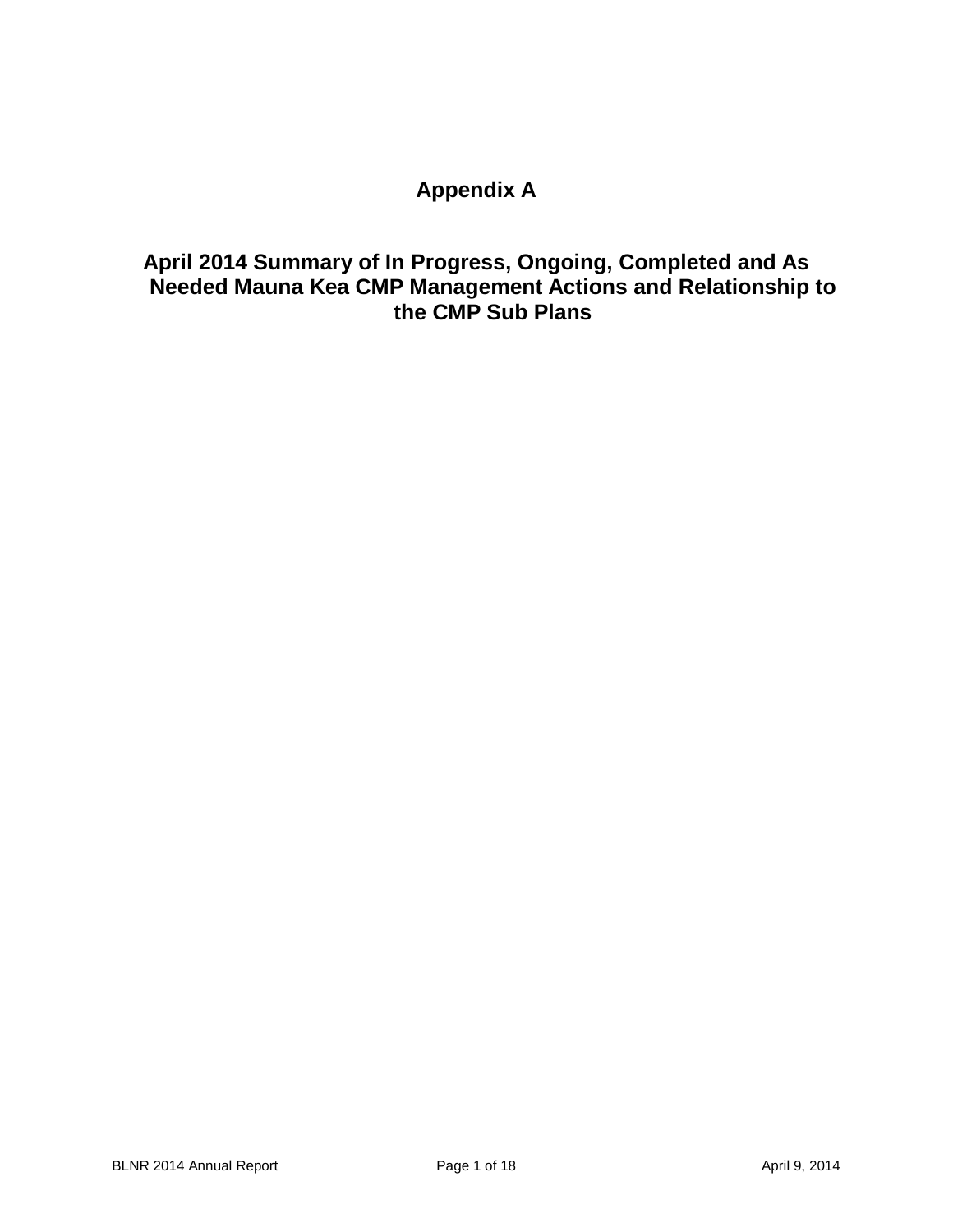This page intentionally left blank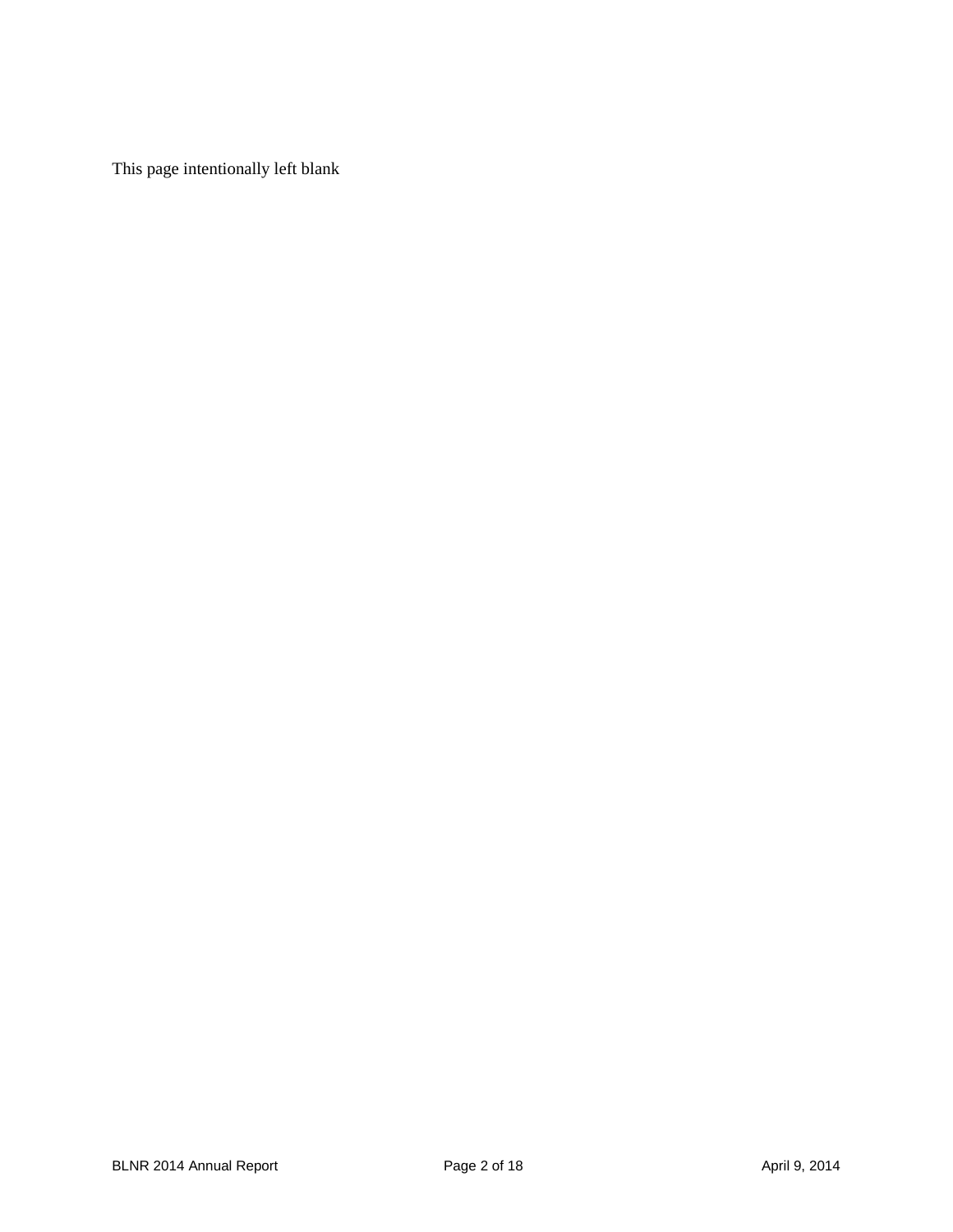|                   | <b>COMPONENT PLAN: UNDERSTANDING AND PROTECTING MAUNA KEA'S RESOURCES</b>                                                                                                                                                                           |                                   |                                                                                                                                                                                                                                                                                                                                                                                                                                                                                                                    |                                                  |  |
|-------------------|-----------------------------------------------------------------------------------------------------------------------------------------------------------------------------------------------------------------------------------------------------|-----------------------------------|--------------------------------------------------------------------------------------------------------------------------------------------------------------------------------------------------------------------------------------------------------------------------------------------------------------------------------------------------------------------------------------------------------------------------------------------------------------------------------------------------------------------|--------------------------------------------------|--|
|                   |                                                                                                                                                                                                                                                     | Implementation<br><b>Schedule</b> | <b>Comments</b>                                                                                                                                                                                                                                                                                                                                                                                                                                                                                                    | <b>Sub Plans</b>                                 |  |
|                   |                                                                                                                                                                                                                                                     |                                   | <b>NATIVE HAWAIIAN CULTURAL RESOURCES</b>                                                                                                                                                                                                                                                                                                                                                                                                                                                                          |                                                  |  |
| <b>Management</b> |                                                                                                                                                                                                                                                     |                                   |                                                                                                                                                                                                                                                                                                                                                                                                                                                                                                                    |                                                  |  |
|                   |                                                                                                                                                                                                                                                     |                                   | Identification of lineal and historical connections will be part of<br>the development of the Burial Treatment Plan (see CR-13).                                                                                                                                                                                                                                                                                                                                                                                   |                                                  |  |
| $CR-1$            | Kahu Kū Mauna shall work with families with lineal and<br>historical connections to Mauna Kea, cultural practitioners, and<br>other Native Hawaiian groups, including the Mauna Kea<br>Management Board's Hawaiian Culture Committee, toward the    | Ongoing                           | Solicitations were made through announcements in the daily<br>newspapers and the OHA newsletter.<br>There were no responses to our solicitations but OMKM                                                                                                                                                                                                                                                                                                                                                          | NRMP 5.1.1<br><b>CRMP 4.2.1</b><br>PAP 2.3, 6.1, |  |
|                   | development of appropriate procedures and protocols regarding<br>cultural issues.                                                                                                                                                                   |                                   | continues to seek out individuals as part of its interaction and<br>relationship building with the community.                                                                                                                                                                                                                                                                                                                                                                                                      | 6.3, 6.8                                         |  |
|                   |                                                                                                                                                                                                                                                     |                                   | Fall 2013 the Hawaii Island Burial Council officially recognized<br>several individuals as cultural descendants of Kaohe Ahupua'a.                                                                                                                                                                                                                                                                                                                                                                                 |                                                  |  |
|                   |                                                                                                                                                                                                                                                     |                                   | Rangers through their interactions with the visiting public help to<br>educate and raise awareness about Mauna Kea.<br>The development of an informational brochure is in final editorial                                                                                                                                                                                                                                                                                                                          |                                                  |  |
| $CR-3$            | Conduct educational efforts to generate public awareness about<br>the importance of preserving the cultural landscape.                                                                                                                              | Ongoing                           | stages prior to printing in 2014.<br>OMKM sends out monthly eNewsletters informing the public<br>about OMKM and its activities.                                                                                                                                                                                                                                                                                                                                                                                    | <b>NRMP 4.4.2</b><br>CRMP 4.3.3<br>PAP 4.2, 5.2, |  |
|                   |                                                                                                                                                                                                                                                     |                                   | Resource orientation of those who work on the mountain<br>including observatory personnel, VIS and MKSS staff, rangers,<br>commercial tour operators and staff, and construction workers<br>commenced in 2013. Orientation will be made available online<br>in 2014.                                                                                                                                                                                                                                               | 6.1                                              |  |
| $CR-2$            | Support application for designation of the summit region of<br>Mauna Kea as a Traditional Cultural Property, per the National<br>Historic Preservation Act of 1966, as amended, 16 U.S.C. 470<br>et seq. in consultation with the larger community. | Short-term                        | It is our understanding that the State Historic Preservation<br>Division is reviewing the Archeological Inventory Survey for the<br>Mauna Kea Ice Age Natural Area Reserve. Completion of the<br>review means a complete inventory of the historic properties on<br>the summit region of Mauna Kea which will be included in the<br>filing of a petition to designate the summit region of Mauna Kea<br>an Historic District as proposed by SHPD and for placement on<br>the National Register of Historic Places. | CRMP 2.4.2.1                                     |  |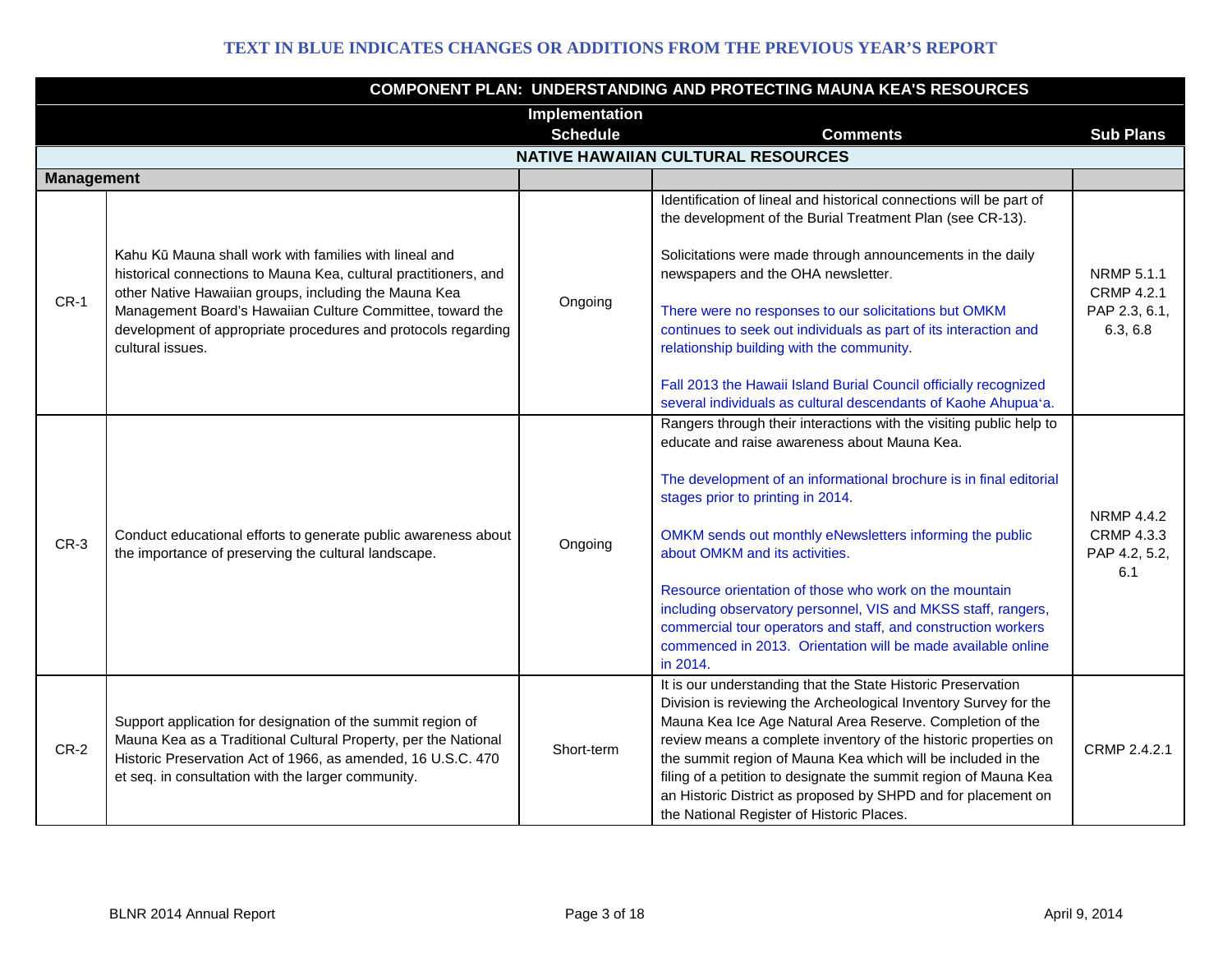|              | <b>Cultural Practices</b>                                                                                                                                                                                                                                    |             |                                                                                                                                                                                                                                                                                                               |                                |
|--------------|--------------------------------------------------------------------------------------------------------------------------------------------------------------------------------------------------------------------------------------------------------------|-------------|---------------------------------------------------------------------------------------------------------------------------------------------------------------------------------------------------------------------------------------------------------------------------------------------------------------|--------------------------------|
| CR-5         | Develop and adopt guidelines for the culturally appropriate<br>placement and removal of offerings.                                                                                                                                                           | In Progress | Kahu Kū Mauna reviewed a draft of a process. The final<br>outcome will be included in administrative rules for UH's<br>managed lands.<br>Note: CR-5 overlaps with CR-7 (constructing new Hawaiian<br>cultural features) being that offerings are usually associated with<br>the construction of new features. | CRMP 4.2.1.3<br>PAP 6.3. 6.8   |
| CR-6         | Develop and adopt guidelines for the visitation and use of<br>ancient shrines.                                                                                                                                                                               | In Progress | Visitation is a public access issue and is a matter to be<br>addressed in administrative rules for UH's managed lands.                                                                                                                                                                                        | CRMP 4.2.1.5<br>PAP 2.7.2, 6.3 |
| $CR-7$       | Kahu Kū Mauna shall take the lead in determining the<br>appropriateness of constructing new Hawaiian cultural features.                                                                                                                                      | In Progress | Kahu Kū Mauna reviewed a draft of a process. The final<br>outcome will be included in administrative rules for UH's<br>managed lands                                                                                                                                                                          | CRMP 4.2.1.6                   |
| CR-8         | Develop and adopt a management policy for the UH Mgt. Areas<br>on the scattering of cremated human remains.                                                                                                                                                  | In Progress | Kahu Kū Mauna reviewed a draft of a process. The final<br>outcome will be included in administrative rules for UH's<br>managed lands.                                                                                                                                                                         |                                |
| CR-9         | A management policy for the culturally appropriateness of<br>building ahu or "stacking of rocks" will need to be developed by<br>Kahu Kū Mauna who may consider similar policies adopted by<br>Hawai'i Volcanoes National Park.                              | In Progress | Kahu Kū Mauna reviewed a draft of a process. The final<br>outcome should be included in administrative rules for UH's<br>managed lands.                                                                                                                                                                       | CRMP 4.2.1.8<br>PAP 6.8        |
| $CR-4$       | Establish a process for ongoing collection of information on<br>traditional, contemporary, and customary cultural practices.                                                                                                                                 | Short-Term  |                                                                                                                                                                                                                                                                                                               | CRMP 4.2.1.1                   |
|              | <b>Historic Properties</b>                                                                                                                                                                                                                                   |             |                                                                                                                                                                                                                                                                                                               |                                |
| <b>CR-10</b> | Develop and implement a historic property monitoring program<br>to systematically monitor the condition of the historic district and<br>all historic properties, including cultural sites and burials.                                                       | Completed   | SHPD approved our monitoring plan, monitoring is ongoing<br>according to the plan's schedule.                                                                                                                                                                                                                 | CRMP 4.3.1<br><b>PAP 5.2</b>   |
| <b>CR-11</b> | Complete an archaeological survey of the portions of the<br>Summit Access Road corridor that are under UH management.                                                                                                                                        | Completed   |                                                                                                                                                                                                                                                                                                               | <b>CRMP 4.3.7</b>              |
| <b>CR-12</b> | Consult with Kahu Kū Mauna about establishing buffers<br>(preservation zones) around known historic sites in the<br>Astronomy Precinct, to protect them from potential future<br>development.                                                                | Ongoing     | Kahu Kū Mauna determined that this should be reviewed on a<br>case-by-case basis.                                                                                                                                                                                                                             | <b>CRMP 4.2.7</b>              |
| $CR-13$      | Develop and implement a burial treatment plan for the UH<br>Management Areas in consultation with Kahu Kū Mauna<br>Council, MKMB's Hawaiian Culture Committee, the Hawai'i<br>Island Burial Council, recognized lineal or cultural descendants,<br>and SHPD. | In Progress | OMKM submitted a draft plan to SHPD for review and approval<br>Plan was approved by the Hawaii Island Burial Council in June<br>2013. Awaiting final review of plan by Historic Planning Division                                                                                                             | CRMP 4.3.2,<br>4.3.7           |
| <b>CR-14</b> | Immediately report any disturbance of a shrine or burial site to<br>the rangers, DOCARE, Kahu Kū Mauna Council, and SHPD.                                                                                                                                    | Ongoing     | Rangers report disturbance to OMKM.                                                                                                                                                                                                                                                                           | CRMP 4.3.1.6<br>PAP 2.5.1      |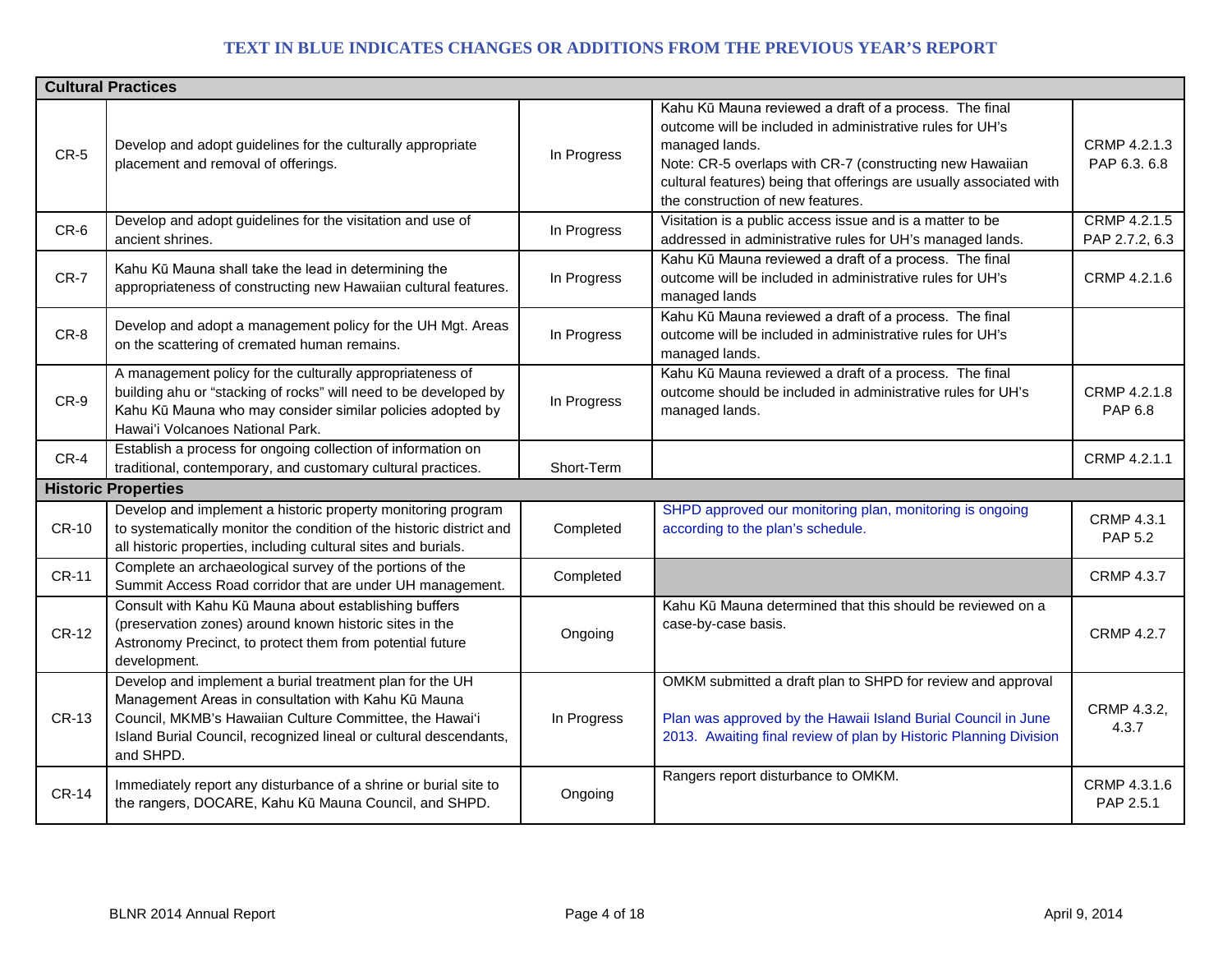|             | <b>COMPONENT PLAN: UNDERSTANDING AND PROTECTING MAUNA KEA'S RESOURCES</b>                                                   |                          |                                                                                                                                                                                                                                                                                                                                                                                                                                                                                                                                                                                                                                                                                                                                                                                                                                                                                                                                                                                                                                                                            |                                                                |  |
|-------------|-----------------------------------------------------------------------------------------------------------------------------|--------------------------|----------------------------------------------------------------------------------------------------------------------------------------------------------------------------------------------------------------------------------------------------------------------------------------------------------------------------------------------------------------------------------------------------------------------------------------------------------------------------------------------------------------------------------------------------------------------------------------------------------------------------------------------------------------------------------------------------------------------------------------------------------------------------------------------------------------------------------------------------------------------------------------------------------------------------------------------------------------------------------------------------------------------------------------------------------------------------|----------------------------------------------------------------|--|
|             |                                                                                                                             | Implementation           |                                                                                                                                                                                                                                                                                                                                                                                                                                                                                                                                                                                                                                                                                                                                                                                                                                                                                                                                                                                                                                                                            |                                                                |  |
|             |                                                                                                                             | <b>Schedule</b>          | <b>Comments</b>                                                                                                                                                                                                                                                                                                                                                                                                                                                                                                                                                                                                                                                                                                                                                                                                                                                                                                                                                                                                                                                            | <b>Sub Plans</b>                                               |  |
|             |                                                                                                                             | <b>NATURAL RESOURCES</b> |                                                                                                                                                                                                                                                                                                                                                                                                                                                                                                                                                                                                                                                                                                                                                                                                                                                                                                                                                                                                                                                                            |                                                                |  |
|             | <b>Threat Prevention and Control</b>                                                                                        |                          |                                                                                                                                                                                                                                                                                                                                                                                                                                                                                                                                                                                                                                                                                                                                                                                                                                                                                                                                                                                                                                                                            |                                                                |  |
| NR-6        | Reduce threats to natural resources by educating stakeholders<br>and the public about Mauna Kea's unique natural resources. | Ongoing                  | Rangers through their interaction with the visiting public help to<br>educate them about Mauna Kea.<br>See CR-3 and EO-2                                                                                                                                                                                                                                                                                                                                                                                                                                                                                                                                                                                                                                                                                                                                                                                                                                                                                                                                                   | NRMP <sub>4.4</sub><br>PAP 2.7.1, 4.2<br>5.2, 6.1, 6.3,<br>6.6 |  |
| <b>NR-2</b> | Limit damage caused by invasive species through creation of<br>an invasive species prevention and control program.          | Ongoing                  | OMKM is working with the Big Island Invasive Species<br>Committee on the development of an invasive species<br>prevention, control and response plan<br>A volunteer program was established to pull invasive weeds on<br>UH's managed lands with emphasis in the Hale Pohaku area.<br>Long term goal is to re-vegetate the mid-level area with native<br>plants.<br>Beginning in 2007 OMKM conducted annual surveys of<br>invasive arthropod species on UH's managed lands. This<br>program was expanded to include monthly and quarterly<br>monitoring depending on the nature of the arthropod threat,<br>and annual invasive plant monitoring concurrent with arthropod<br>surveys. Rapid response strategies, using carabid beetles as<br>an example, were drafted.<br>Inspections of heavy equipment, construction material, and<br>other items too large to be carried by an individual occur prior<br>to coming on to UH's lands. A written plan is in development<br>and will contain policies and procedures to prevent, respond<br>and control invasive species. | NRMP 4.2.3.7,<br>4.3<br>PAP 2.7.1, 6.3                         |  |
| <b>NR-1</b> | Limit threats to natural resources through management of<br>permitted activities and uses.                                  | In Progress              | OMKM is currently in the process of developing administrative<br>rules relating to public access and commercial activities.                                                                                                                                                                                                                                                                                                                                                                                                                                                                                                                                                                                                                                                                                                                                                                                                                                                                                                                                                | <b>NRMP 4.2.3</b>                                              |  |
| $NR-3$      | Maintain native plant and animal populations and biological<br>diversity.                                                   | Mid and Long-term        |                                                                                                                                                                                                                                                                                                                                                                                                                                                                                                                                                                                                                                                                                                                                                                                                                                                                                                                                                                                                                                                                            | NRMP 4.2.3.8                                                   |  |
| NR-4        | Minimize barriers to species migration to help maintain<br>populations and protect ecosystem processes and<br>development.  | Mid and Long-term        |                                                                                                                                                                                                                                                                                                                                                                                                                                                                                                                                                                                                                                                                                                                                                                                                                                                                                                                                                                                                                                                                            | NRMP 4.2.3.11                                                  |  |
| NR-5        | Manage ecosystems to allow for response to climate change.                                                                  | Long-term                |                                                                                                                                                                                                                                                                                                                                                                                                                                                                                                                                                                                                                                                                                                                                                                                                                                                                                                                                                                                                                                                                            | NRMP 4.2.3.11                                                  |  |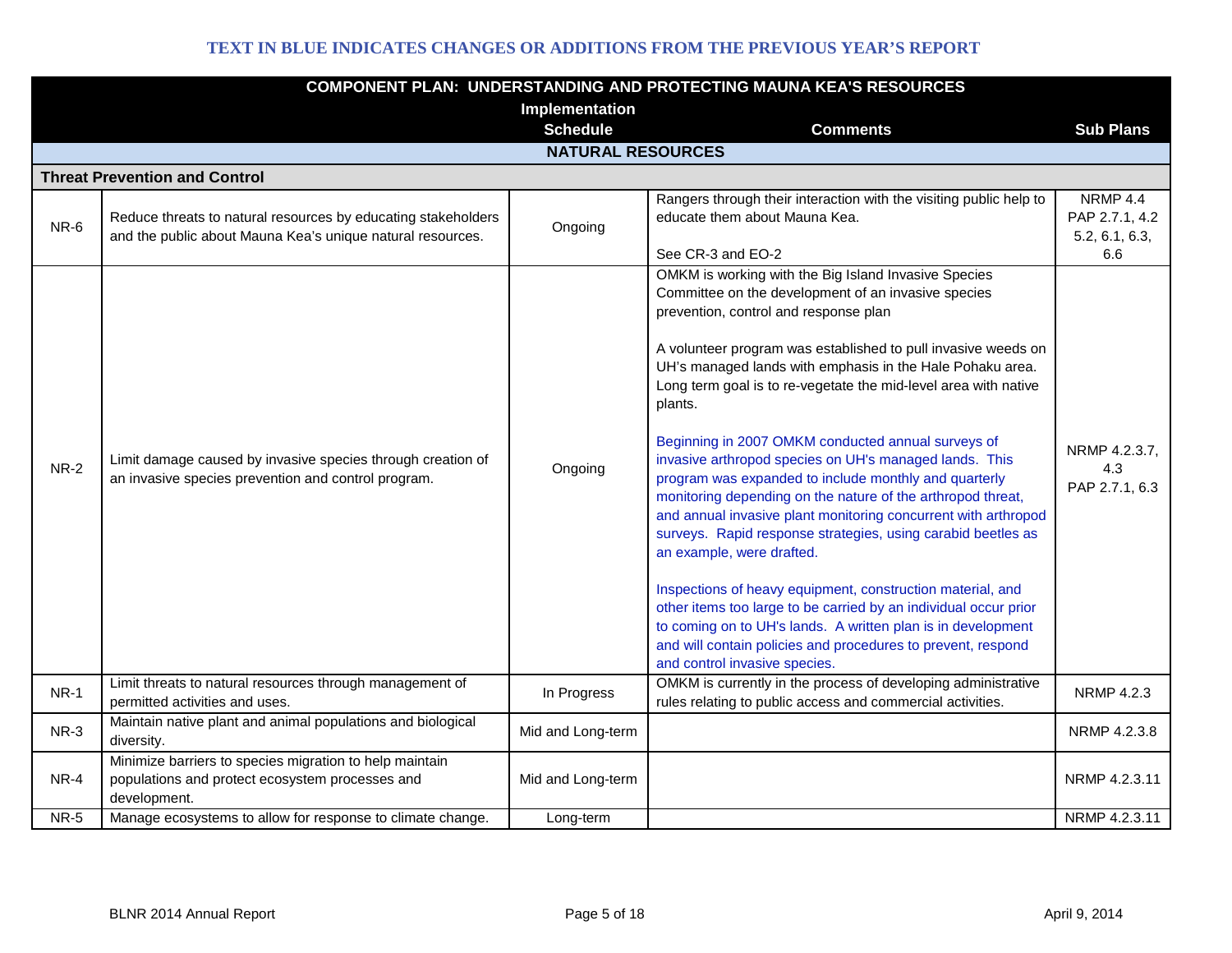|              | <b>Ecosystem Protection, Enhancement &amp; Restoration</b>                                                                                                                                                          |                                             |                                                                                                                                                                                                                                                             |                                                       |
|--------------|---------------------------------------------------------------------------------------------------------------------------------------------------------------------------------------------------------------------|---------------------------------------------|-------------------------------------------------------------------------------------------------------------------------------------------------------------------------------------------------------------------------------------------------------------|-------------------------------------------------------|
| NR-7         | Delineate areas of high native diversity, unique communities,<br>or unique geological features within the Astronomy Precinct<br>and at Hale Pōhaku and consider protection from<br>development.                     | In Progress                                 | Vegetation surveys completed. Biodiversity and wēkiu bug<br>surveys are ongoing. Erosion and surficial geology project<br>initiated in 2014.                                                                                                                | <b>NRMP 4.1,</b><br>4.2.3.1                           |
| NR-8         | Consider fencing areas of high native biodiversity or<br>populations of endangered species to keep out feral ungulates<br>(applies to areas below 12,800 ft elevation).                                             | Ongoing                                     | Assisted DLNR with fencing Silverswords. Other areas will be<br>fenced when areas are identified and needed.                                                                                                                                                | NRMP 4.2.3.7,<br>4.3                                  |
| NR-9         | Increase native plant density and diversity through an<br>outplanting program.                                                                                                                                      | Long-term                                   | Mamane seedlings germinated from seeds found in the Hale<br>Pohaku area were planted near the Visitor Information Station<br>Worked with DLNR and planted 200 Silversword seedlings in<br>the Halepōhaku area.                                              | NRMP 4.3, 4.4                                         |
| <b>NR-10</b> | Incorporate mitigation plans into project planning and conduct<br>mitigation following new development.                                                                                                             | Ongoing                                     | Mitigation and best management practices plans are required<br>for projects as appropriate.                                                                                                                                                                 | NRMP 4.3                                              |
| <b>NR-11</b> | Conduct habitat rehabilitation projects following unplanned<br>disturbances.                                                                                                                                        | Ongoing                                     | Vehicle accident (passenger car rolling down summit pu'u) in<br>2013 was used as a template for developing damage<br>assessment, monitoring, and rehabilitation criteria.                                                                                   | <b>NRMP 4.3</b>                                       |
| <b>NR-12</b> | Create restoration plans and conduct habitat restoration<br>activities, as needed.                                                                                                                                  | Mid and Long-term                           | Currently developing a proposal to develop a wēkiu bug habitat<br>restoration study.                                                                                                                                                                        | <b>NRMP 4.3</b>                                       |
|              |                                                                                                                                                                                                                     |                                             | <b>COMPONENT PLAN: UNDERSTANDING AND PROTECTING MAUNA KEA'S RESOURCES</b>                                                                                                                                                                                   |                                                       |
|              |                                                                                                                                                                                                                     | Implementation                              |                                                                                                                                                                                                                                                             |                                                       |
|              |                                                                                                                                                                                                                     | <b>Schedule</b><br><b>NATURAL RESOURCES</b> | <b>Comments</b>                                                                                                                                                                                                                                             | <b>Sub Plans</b>                                      |
|              | <b>Program Management</b>                                                                                                                                                                                           |                                             |                                                                                                                                                                                                                                                             |                                                       |
| <b>NR-13</b> | Increase communication, networking, and collaborative<br>opportunities to support management and protection of natural<br>resources.                                                                                | Ongoing                                     | OMKM has established and continues to establish working<br>relationships with the community and DLNR through working<br>groups such as the Environment and Rules Committees; the<br>Mauna Kea Neighbors, Big Island Invasive Species Committee,<br>and OHA. | <b>NRMP</b><br>4.1.3.3,<br>4.3, 5.1.3<br>PAP 4.2, 4.5 |
| <b>NR-14</b> | Use the principles of adaptive management when developing<br>programs and methodologies. Review programs annually and<br>revise any component plan every five years, based on the<br>results of the program review. | In Progress                                 | Potential CMP revisions are identified in annual program<br>documentation. Proposed revisions, for future submission to<br>BLNR, will be prepared in 2014.                                                                                                  | <b>NRMP 5.2</b><br>PAP 5.1, 5.2,<br>6.4, 6.7, 7       |
|              | <b>Inventory, Monitoring and Research</b>                                                                                                                                                                           |                                             |                                                                                                                                                                                                                                                             |                                                       |
|              |                                                                                                                                                                                                                     |                                             | OMKM conducts annual wēkiu bug and alien arthropod                                                                                                                                                                                                          |                                                       |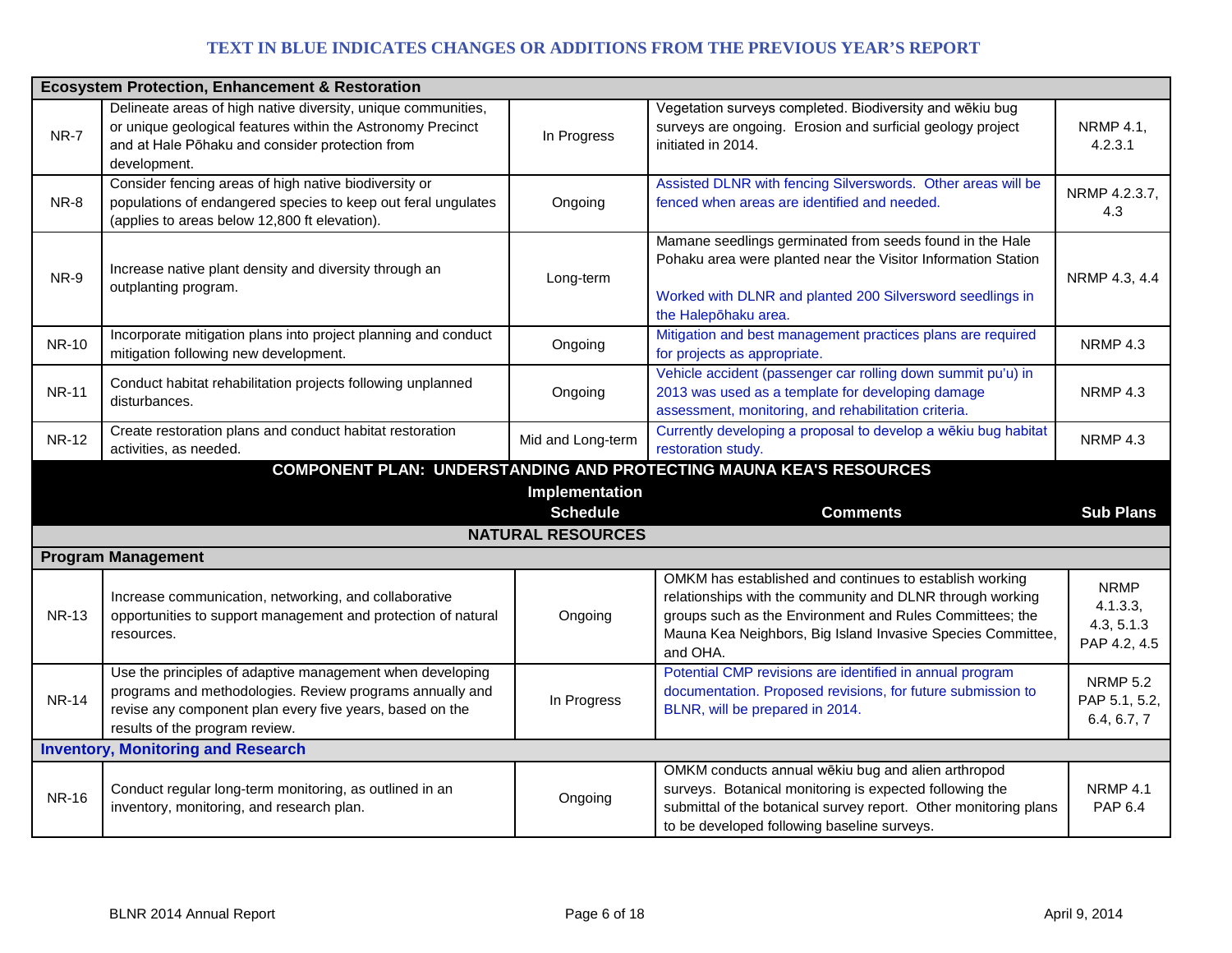| <b>NR-18</b> | Develop geo-spatial database of all known natural resources<br>and their locations in the UH Management Areas that can serve<br>as baseline documentation against change and provide<br>information essential for decision-making. | Ongoing | Wēkiu bug and botanical data location of infrastructure and<br>signs have been mapped. OMKM is working with the University<br>of Hilo Geography Department on the development of the GIS<br>database. All future survey data will be mapped.<br>GoogleEarth layers of priority resources are now complete.                                                                                                                                                                                                                                                                                        | <b>NRMP 4.1.</b><br>4.5 |
|--------------|------------------------------------------------------------------------------------------------------------------------------------------------------------------------------------------------------------------------------------|---------|---------------------------------------------------------------------------------------------------------------------------------------------------------------------------------------------------------------------------------------------------------------------------------------------------------------------------------------------------------------------------------------------------------------------------------------------------------------------------------------------------------------------------------------------------------------------------------------------------|-------------------------|
| <b>NR-15</b> | Conduct baseline inventories of high-priority resources, as<br>outlined in an inventory, monitoring, and research plan.                                                                                                            | Ongoing | Baseline surveys of invasive arthropods continue. A botanical<br>survey was completed in the Summer of 2011. OMKM is<br>planning to fund a study on permafrost and hopefully a weather<br>monitoring system to help monitor the change in climate over<br>time.<br>The botanical survey was published in 2013 and is currently on-<br>line. OMKM is funding a 4-year study on permafrost and<br>working on designing a climate monitoring network. We are<br>planning an erosion study to better understand surficial<br>geology, cinder cone erosion, and arthropod habitat<br>characterization. | NRMP 4.1                |
| <b>NR-17</b> | Conduct research to fill knowledge gaps that cannot be<br>addressed through inventory and monitoring.                                                                                                                              | Ongoing | OMKM is funding a study to develop a model relating to climate<br>change and potential impact to the summit ecosystem, and a<br>study of native arthropods.<br>OMKM funded an international symposium on Tropical Alpine<br>Ecosystems. Invited speakers are experts in research and<br>management of alpine ecosystems. OMKM hopes to develop a<br>network with other researchers and managers to gain<br>knowledge to better manage Mauna Kea.                                                                                                                                                  | <b>NRMP</b><br>4.1.2.3  |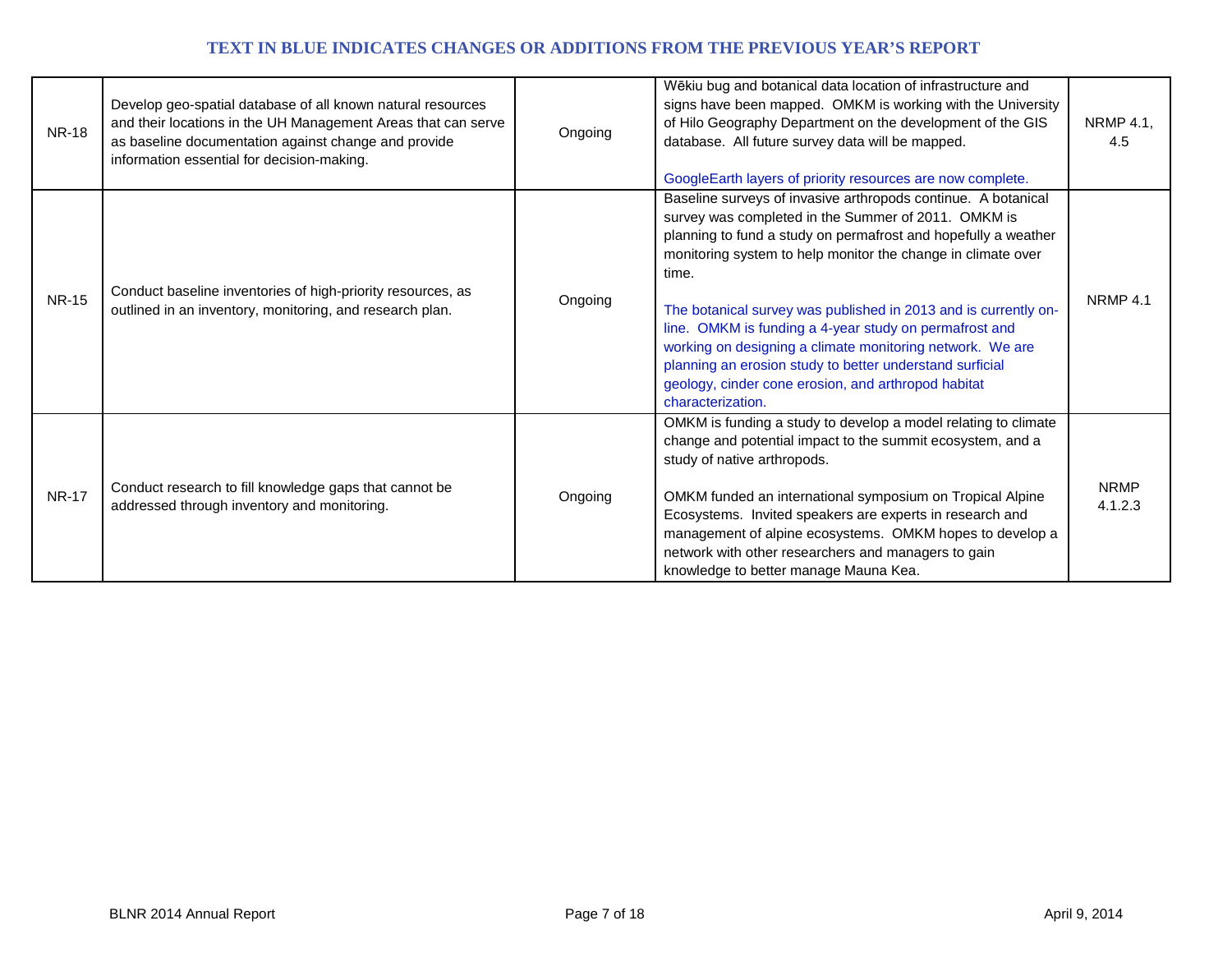| <b>COMPONENT PLAN: UNDERSTANDING AND PROTECTING MAUNA KEA'S RESOURCES</b> |                                                                                                                                                                                                                                                                                                                                                                                    |                               |                                                                                                                                                                                                                                                                                                                                                                                       |                                                                        |
|---------------------------------------------------------------------------|------------------------------------------------------------------------------------------------------------------------------------------------------------------------------------------------------------------------------------------------------------------------------------------------------------------------------------------------------------------------------------|-------------------------------|---------------------------------------------------------------------------------------------------------------------------------------------------------------------------------------------------------------------------------------------------------------------------------------------------------------------------------------------------------------------------------------|------------------------------------------------------------------------|
|                                                                           |                                                                                                                                                                                                                                                                                                                                                                                    | Implementation                |                                                                                                                                                                                                                                                                                                                                                                                       |                                                                        |
|                                                                           |                                                                                                                                                                                                                                                                                                                                                                                    | <b>Schedule</b>               | <b>Comments</b>                                                                                                                                                                                                                                                                                                                                                                       | <b>Sub Plans</b>                                                       |
|                                                                           |                                                                                                                                                                                                                                                                                                                                                                                    | <b>EDUCATION AND OUTREACH</b> |                                                                                                                                                                                                                                                                                                                                                                                       |                                                                        |
|                                                                           | <b>Program Development</b>                                                                                                                                                                                                                                                                                                                                                         |                               |                                                                                                                                                                                                                                                                                                                                                                                       |                                                                        |
| EO-1                                                                      | Develop and implement education and outreach program                                                                                                                                                                                                                                                                                                                               | Ongoing                       | Volunteer, Orientation, Brochures (new + update), 2 in-school<br>visits (Hilo Inter, HAAS)                                                                                                                                                                                                                                                                                            | NRMP 4.1<br><b>CRMP 4.3.3</b><br>PAP 2.7.1, 4.2,<br>5.2, 6.1, 6.3, 6.6 |
| <b>Education</b>                                                          |                                                                                                                                                                                                                                                                                                                                                                                    |                               |                                                                                                                                                                                                                                                                                                                                                                                       |                                                                        |
| $EO-3$                                                                    | Continue to develop, update, and distribute materials<br>explaining important aspects of Mauna Kea.                                                                                                                                                                                                                                                                                | Ongoing                       | Materials on culture, visiting safely and responsibly and<br>Mauna Kea hazards are distributed at the Visitor Information<br>Station. An informational brochure on the significance of<br>Mauna Kea is currently being developed                                                                                                                                                      | NRMP 4.4<br><b>CRMP 4.3.3</b><br><b>PAP 6.1</b>                        |
| $EO-4$                                                                    | Develop and implement a signage plan to improve signage<br>throughout the UH Management Areas (interpretive, safety,<br>rules and regulations).                                                                                                                                                                                                                                    | Short Term                    | This was originally classified as Immediate implementation but<br>has been deferred to Short Term to accommodate the accrual<br>of additional resource information. A map showing the<br>location of signs on UH's managed lands has been completed.<br>New cultural and safety related signs are planned.                                                                            | NRMP 4.4.2<br>PAP 4.2, 5.2, 6.2                                        |
| $EO-5$                                                                    | Develop interpretive features such as self-guided cultural<br>walks and volunteer-maintained native plant gardens.                                                                                                                                                                                                                                                                 | Mid-term                      |                                                                                                                                                                                                                                                                                                                                                                                       | NRMP 4.3, 4.4.2<br><b>CRMP 4.3.3</b><br>PAP 6.2                        |
| $EO-6$                                                                    | Engage in outreach and partnerships with schools, by<br>collaborating with local experts, teachers, and university<br>researchers, and by working with the 'Imiloa Astronomy<br>Center of Hawai'i.                                                                                                                                                                                 | Ongoing                       | See EO-1                                                                                                                                                                                                                                                                                                                                                                              | <b>NRMP 4.4.2</b><br>PAP 5.2, 6.1                                      |
| $EO-2$                                                                    | Require orientation of users, with periodic updates and a<br>certificate of completion, including but not limited to visitors,<br>employees, observatory staff, contractors, and commercial<br>and recreational users.                                                                                                                                                             | Ongoing                       | OMKM initiated a test orientation of consultants working on<br>the mountain. The program is undergoing edits.<br>Resource orientation of those who work on the mountain<br>including observatory personnel, VIS and MKSS staff,<br>rangers, commercial tour operators and staff, and construction<br>workers commenced in 2013. Orientation will be made<br>available online in 2014. | <b>NRMP 4.4.2</b><br>PAP 6.1, 6.6                                      |
| <b>Outreach</b>                                                           |                                                                                                                                                                                                                                                                                                                                                                                    |                               |                                                                                                                                                                                                                                                                                                                                                                                       |                                                                        |
| <b>EO-7</b>                                                               | Continue and increase opportunities for community members<br>to provide input to cultural and natural resources<br>management activities on Mauna Kea, to ensure systematic<br>input regarding planning, management, and operational<br>decisions that affect natural resources, sacred materials or<br>places, or other ethnographic resources with which they are<br>associated. | Ongoing                       | OMKM through the MKMB, Kahu Kū Mauna, Environment and<br>Rules Committees provide opportunity for members of the<br>community and other organizations to participate in the<br>management activities of the mountain.<br>Monthly volunteer activities provide an alternative venue for<br>the community to participate and share knowledge.                                           | <b>NRMP 4.4.2</b><br><b>CRMP 5.3</b><br>PAP 5.2, 6.3, 6.8              |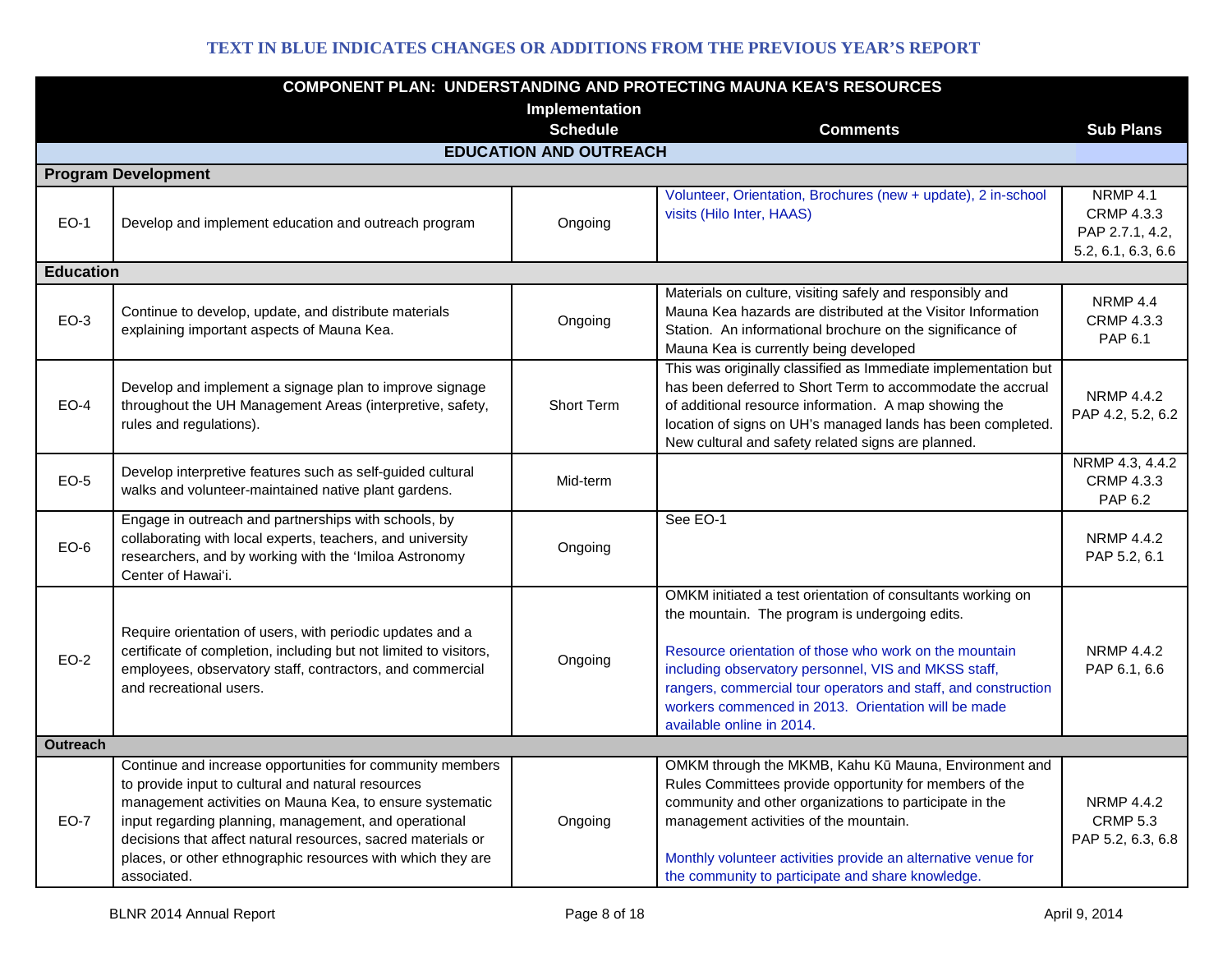| $EO-8$ | Provide opportunities for community members to participate<br>in stewardship activities.                           | Ongoing                       | OMKM through the MKMB, Kahu Kū Mauna, Environment and<br>Rules Committees provide opportunity for members of the<br>community to participate in the management activities of the<br>mountain.<br>Monthly volunteer activities provide an alternative venue for<br>the community to participate and share knowledge.                                                                                                                                                                                                                                                                                                                                                                                                                                            | <b>NRMP 4.4.2</b>                         |
|--------|--------------------------------------------------------------------------------------------------------------------|-------------------------------|----------------------------------------------------------------------------------------------------------------------------------------------------------------------------------------------------------------------------------------------------------------------------------------------------------------------------------------------------------------------------------------------------------------------------------------------------------------------------------------------------------------------------------------------------------------------------------------------------------------------------------------------------------------------------------------------------------------------------------------------------------------|-------------------------------------------|
|        |                                                                                                                    |                               | <b>COMPONENT PLAN: UNDERSTANDING AND PROTECTING MAUNA KEA'S RESOURCES</b>                                                                                                                                                                                                                                                                                                                                                                                                                                                                                                                                                                                                                                                                                      |                                           |
|        |                                                                                                                    | Implementation                |                                                                                                                                                                                                                                                                                                                                                                                                                                                                                                                                                                                                                                                                                                                                                                |                                           |
|        |                                                                                                                    | <b>Schedule</b>               | <b>Comments</b>                                                                                                                                                                                                                                                                                                                                                                                                                                                                                                                                                                                                                                                                                                                                                | <b>Sub Plans</b>                          |
|        |                                                                                                                    | <b>ASTRONOMICAL RESOURCES</b> |                                                                                                                                                                                                                                                                                                                                                                                                                                                                                                                                                                                                                                                                                                                                                                |                                           |
|        | <b>Protection of Astronomical Resources</b>                                                                        |                               |                                                                                                                                                                                                                                                                                                                                                                                                                                                                                                                                                                                                                                                                                                                                                                |                                           |
| $AR-1$ | Operate the UH Management Areas to prohibit activities<br>resulting in negative impacts to astronomical resources. | In Progress                   | OMKM is currently in the process of developing administrative<br>rules relating to public access and commercial activities.                                                                                                                                                                                                                                                                                                                                                                                                                                                                                                                                                                                                                                    | <b>PAP 5.1</b>                            |
| $AR-2$ | Prevent light pollution, radio frequency interference (RFI) and<br>dust.                                           | Ongoing                       | Project proposal requesting the use of radio signals are<br>reviewed by the Institute for Astronomy for potential<br>interference with astronomical research activities.                                                                                                                                                                                                                                                                                                                                                                                                                                                                                                                                                                                       | NRMP 4.2.3.2                              |
|        |                                                                                                                    |                               | <b>COMPONENT PLAN: MANAGING ACCESS AND USE</b>                                                                                                                                                                                                                                                                                                                                                                                                                                                                                                                                                                                                                                                                                                                 |                                           |
|        |                                                                                                                    | <b>ACTIVITIES AND USES</b>    |                                                                                                                                                                                                                                                                                                                                                                                                                                                                                                                                                                                                                                                                                                                                                                |                                           |
|        | <b>General Management</b>                                                                                          |                               |                                                                                                                                                                                                                                                                                                                                                                                                                                                                                                                                                                                                                                                                                                                                                                |                                           |
| ACT-2  | Develop parking and visitor traffic plan.                                                                          | In Progress                   | OMKM is currently working with Mauna Kea Support Services<br>to develop a plan to address parking at the Visitor Information<br>Station. A CIP request was submitted to study and design<br>improvements at the Mid-level facilities and summit access<br>road.<br>OMKM and MKSS developed a parking plan. Due to ex parte<br>concerns during the contested case for the TMT CDUP, we<br>were not able to communicate with DLNR regarding<br>permitting approvals. This plan may be modified or replaced<br>following the CIP infrastructure study and design process.<br>On a daily basis OMKM Rangers implement an interim<br>parking plan to maintain order, accommodate as many<br>vehicles a possible and to ensure the safety of visitors to the<br>VIS. | NRMP 3.1.1.2<br>PAP 5.2, 6.4,<br>6.6, 6.7 |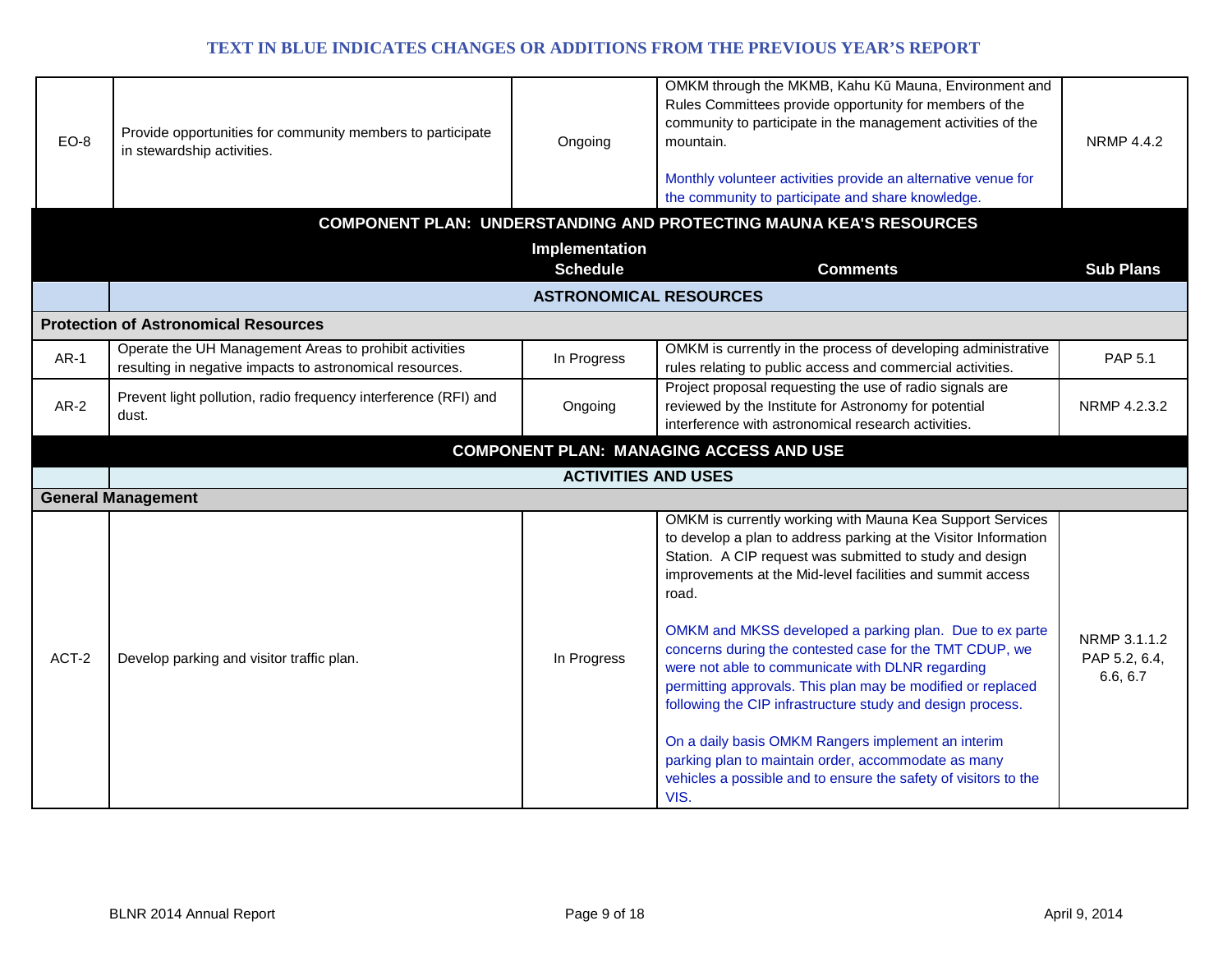| ACT-3               | Maintain a presence of interpretive and enforcement personnel<br>on the mountain at all times to educate users, deter violations,<br>and encourage adherence to restrictions.                                                                        | Ongoing     | Mauna Kea Rangers are present year round from 7 am to 10<br>pm daily; DOCARE officers and Hawaii County Police are<br>called in on an as needed basis.                                                                                                                                                                                                                                                                                                                                                                                                                                                                                                                                                                                             | <b>NRMP 5.1.2</b><br><b>CRMP 4.1.1</b><br>PAP 4.2, 4.4,<br>4.5, 4.6, 5.2, 6.1,<br>6.2, 6.5, 6.6, 6.7 |
|---------------------|------------------------------------------------------------------------------------------------------------------------------------------------------------------------------------------------------------------------------------------------------|-------------|----------------------------------------------------------------------------------------------------------------------------------------------------------------------------------------------------------------------------------------------------------------------------------------------------------------------------------------------------------------------------------------------------------------------------------------------------------------------------------------------------------------------------------------------------------------------------------------------------------------------------------------------------------------------------------------------------------------------------------------------------|------------------------------------------------------------------------------------------------------|
| ACT-4               | Develop and enforce a policy that maintains current prohibitions<br>on off-road vehicle use in the UH Management Areas and that<br>strengthens measures to prevent or deter vehicles from leaving<br>established roads and designated parking areas. | Ongoing     | OMKM prohibits the use of off-road vehicles on UH's<br>managed lands.<br>Commercial operators and film crews are required to stay on<br>the road or within the footprint of existing facilities, unless<br>granted permission from OMKM.<br>OMKM is currently in the process of developing administrative<br>rules relating to public access and commercial activities.<br>There is a stay on the development of rules until the<br>conclusion of the contested case for a proposed project for<br>Mauna Kea.<br>The process for developing administrative rules resumed<br>following the conclusion of the contested case and final<br>decision by the Board of Land and Natural Resources<br>regarding the Thirty Meter Telescope (TMT) project. | NRMP 4.2.3.1<br>CRMP 4.1.2<br>PAP 2.5.1, 2.5.2,<br>2.6.3, 5.2, 6.3,<br>6.5                           |
| ACT-1               | Continue and update managed access policy of 1995<br>Management Plan.                                                                                                                                                                                | In Progress | OMKM is currently in the process of developing administrative<br>rules relating to public access and commercial activities.<br>There is a stay on the development of rules until the<br>completion of the contested case for a proposed project for<br>Mauna Kea.                                                                                                                                                                                                                                                                                                                                                                                                                                                                                  | NRMP 4.2, 4.4<br>PAP 2.5.2, 5.2, 7                                                                   |
| <b>Recreational</b> |                                                                                                                                                                                                                                                      |             |                                                                                                                                                                                                                                                                                                                                                                                                                                                                                                                                                                                                                                                                                                                                                    |                                                                                                      |
| ACT-6               | Define and maintain areas where snow-related activities can<br>occur and confine activities to slopes that have a protective<br>layer of snow.                                                                                                       | Ongoing     | Generally, this is a self-regulated activity. People usually<br>do not venture to areas where there is no snow.                                                                                                                                                                                                                                                                                                                                                                                                                                                                                                                                                                                                                                    | NRMP 4.2.3.1<br>CRMP 4.2.3.2<br>PAP 3.3.5, 5.2,<br>6.1, 6.3, 6.4                                     |
| ACT-7               | Confine University or other sponsored tours and star-gazing<br>activities to previously disturbed ground surfaces and<br>established parking areas.                                                                                                  | Ongoing     | Star gazing activities on UH's lands are limited to parking<br>lots, or in areas in close proximity to the Visitor Information<br>Station.                                                                                                                                                                                                                                                                                                                                                                                                                                                                                                                                                                                                         | <b>NRMP 6.2.3</b><br>CRMP 4.2.3.1<br>PAP 2.5.3, 2.6.2,<br>3.3.3, 5.2                                 |
| ACT-8               | Coordinate with DLNR in the development of a policy regarding<br>hunting in the UH Management Areas.                                                                                                                                                 | In Progress | Hunting policy similar to DLNR's is being addressed in the<br>development of UH's administrative rules.                                                                                                                                                                                                                                                                                                                                                                                                                                                                                                                                                                                                                                            | NRMP 3.1.3.5<br>3.2.12<br>CRMP 4.2.3.3<br>PAP 2.5.1, 3.3.6,<br>5.2                                   |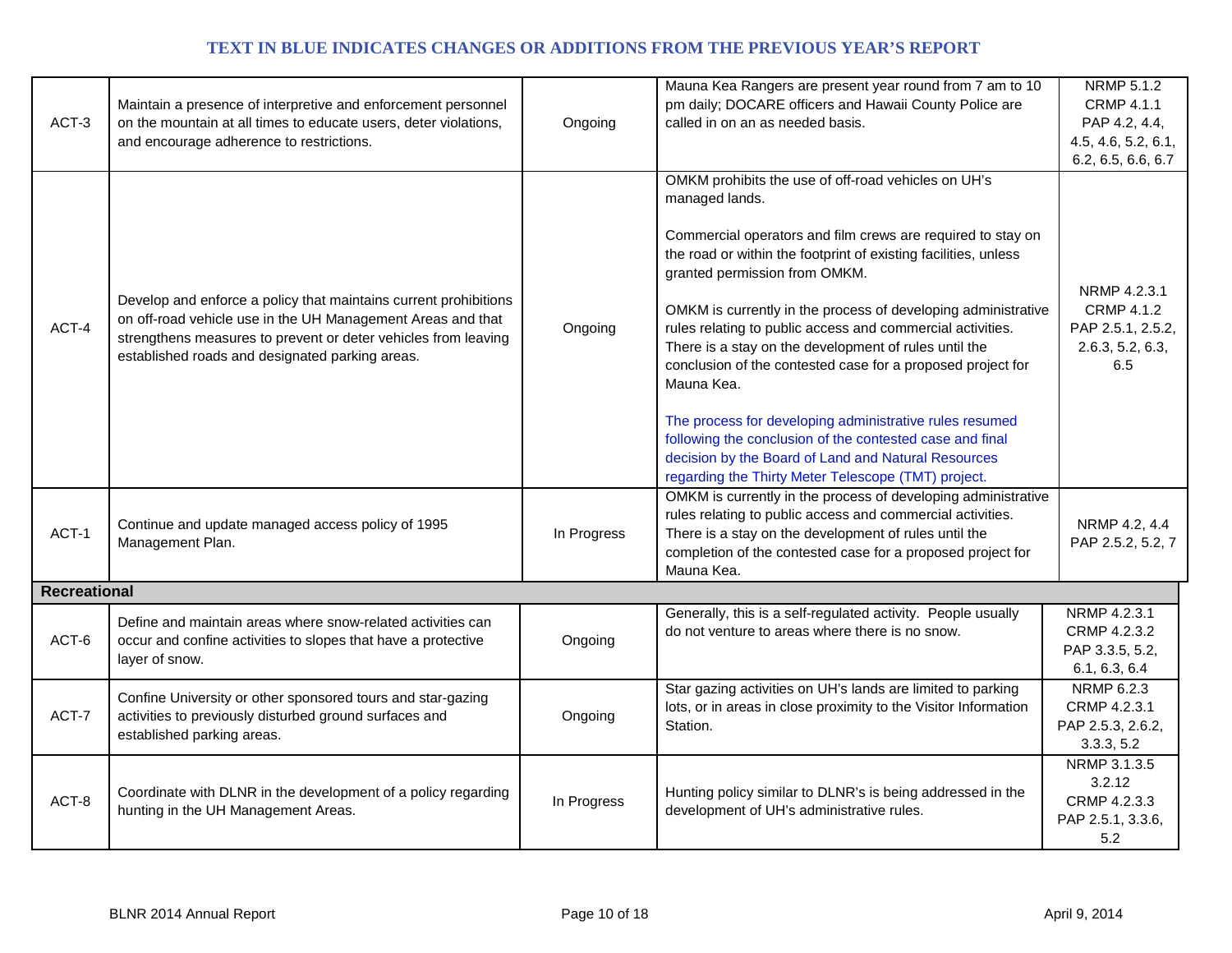| ACT-5             | Implement policies to reduce impacts of recreational hiking                                                                                           | In Progress | OMKM is currently in the process of developing<br>administrative rules relating to public access and<br>commercial activities.                                                                                                                                                                                                                                                                                                                                                                                                                      | NRMP 4.2.3.1<br>CRMP 4.2.3.4<br>PAP 3.3.7, 5.2,<br>6.2, 6.3     |
|-------------------|-------------------------------------------------------------------------------------------------------------------------------------------------------|-------------|-----------------------------------------------------------------------------------------------------------------------------------------------------------------------------------------------------------------------------------------------------------------------------------------------------------------------------------------------------------------------------------------------------------------------------------------------------------------------------------------------------------------------------------------------------|-----------------------------------------------------------------|
| <b>Commercial</b> |                                                                                                                                                       |             |                                                                                                                                                                                                                                                                                                                                                                                                                                                                                                                                                     |                                                                 |
| ACT-9             | Maintain commercial tour permitting process; evaluate and<br>issue permits annually.                                                                  | Ongoing     | UH oversees commercial tour permits. A responsibility<br>transferred to UH from BLNR.                                                                                                                                                                                                                                                                                                                                                                                                                                                               | NRMP 3.1.4<br>PAP 2.5.3, 2.5.4,<br>3.3.3, 4.3, 5.2, 6.1,<br>6.7 |
| <b>ACT-10</b>     | Ensure OMKM input on permits for filming activities                                                                                                   | Ongoing     | All film permits require OMKM's approval.<br>OMKM is currently in the process of developing<br>administrative rules relating to public access and<br>commercial activities. There is a stay on the development<br>of rules until the conclusion of the contested case for a<br>proposed project for Mauna Kea.<br>The process for developing administrative rules resumed<br>following the conclusion of the contested case and final<br>decision by the Board of Land and Natural Resources<br>regarding the Thirty Meter Telescope (TMT) project. | NRMP 3.1.4.2<br>PAP 2.5.3, 3.3.3,<br>4.3, 6.1, 6.7              |
| <b>ACT-11</b>     | Seek statutory authority for the University to regulate<br>commercial activities in the UH Management Areas.                                          | Completed   | Transfer of commercial tour permitting function was<br>transferred to UH by BLNR. OMKM oversees commercial<br>tour operations and film activities.<br>Statutory authority to promulgate administrative rules was<br>granted by the Legislature in 2009                                                                                                                                                                                                                                                                                              | NRMP 1.4.2.3                                                    |
|                   | <b>Scientific Research</b>                                                                                                                            |             |                                                                                                                                                                                                                                                                                                                                                                                                                                                                                                                                                     |                                                                 |
| ACT-12            | Ensure input by OMKM, MKMB, and Kahu Kū Mauna on all<br>scientific research permits and establish system of reporting<br>results of research to OMKM. | Ongoing     | All research proposals must be approved by OMKM.<br>Proposals requiring ground disturbing activities or potential<br>impact to the cultural and/or natural landscape are<br>reviewed by MKMB, Kahu Kū Mauna and the Environment<br>Committee.                                                                                                                                                                                                                                                                                                       | NRMP 4.2.3.1,<br>4.2.3.7, 4.2.3.9<br><b>CRMP 4.2.6</b>          |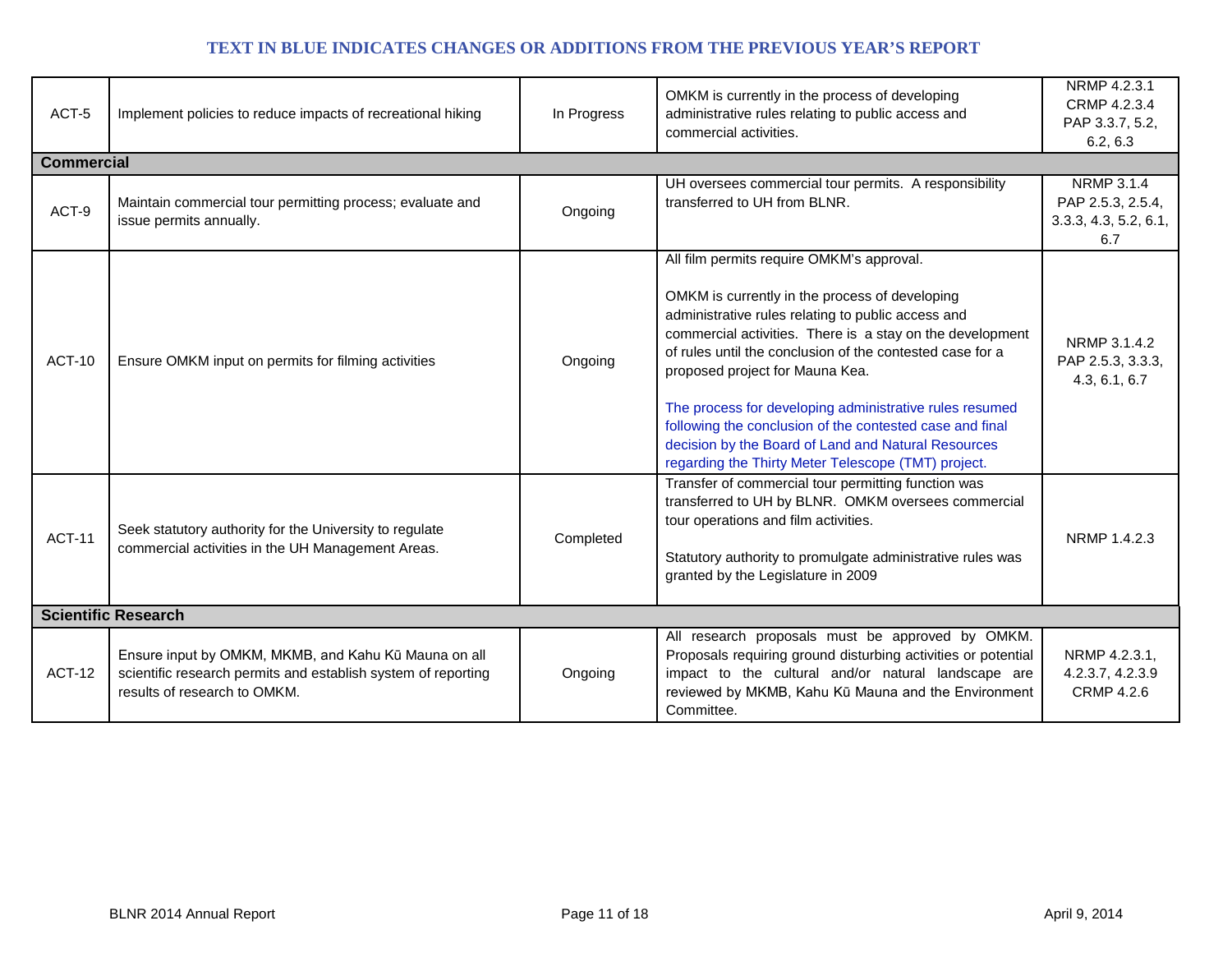|                    | <b>COMPONENT PLAN: MANAGING ACCESS AND USE</b>                                                                                                                                                                    |                             |                                                                                                                                                                                                                                                                                         |                                                                      |
|--------------------|-------------------------------------------------------------------------------------------------------------------------------------------------------------------------------------------------------------------|-----------------------------|-----------------------------------------------------------------------------------------------------------------------------------------------------------------------------------------------------------------------------------------------------------------------------------------|----------------------------------------------------------------------|
|                    |                                                                                                                                                                                                                   | PERMITTING AND ENFORCEMENT  |                                                                                                                                                                                                                                                                                         |                                                                      |
|                    |                                                                                                                                                                                                                   | <b>Laws and Regulations</b> |                                                                                                                                                                                                                                                                                         |                                                                      |
| $P-1$              | Comply with all applicable federal, state, and local laws,<br>regulations, and permit conditions related to activities in the UH<br>Management Areas.                                                             | Ongoing                     |                                                                                                                                                                                                                                                                                         | <b>NRMP 1.4.3</b><br>PAP 2.4, 2.5,<br>2.5.1, 2.5.2,<br>2.5.3, 5.1    |
| $P-4$              | Educate management staff and users of the mountain about all<br>applicable rules and permit requirements.                                                                                                         | Ongoing                     |                                                                                                                                                                                                                                                                                         | NRMP 4.4<br>PAP 4.2, 5.2,<br>6.1, 6.2, 6.5                           |
| $P-2$              | Strengthen CMP implementation by recommending to the<br>BLNR that the CMP conditions be included in any<br>Conservation District Use Permit or other permit.                                                      | Ongoing                     | Relevant CMP management actions were incorporated into<br>the CDUA for the Thirty Meter Telescope project.<br>The MKMB requires proposals for projects for Mauna Kea<br>include a review and comments on how the proposer will<br>comply with CMP action items relevant to the project. | NRMP 1.4.3.2                                                         |
| $P-3$              | Obtain statutory rule-making authority from the legislature,<br>authorizing the University of Hawai'i to adopt administrative<br>rules pursuant to Chapter 91 to implement and enforce the<br>management actions. | Completed                   |                                                                                                                                                                                                                                                                                         | NRMP 1.4.3.2                                                         |
| <b>Enforcement</b> |                                                                                                                                                                                                                   |                             |                                                                                                                                                                                                                                                                                         |                                                                      |
| $P-5$              | Continue coordinating with other agencies on enforcement<br>needs.                                                                                                                                                | Ongoing                     | Representatives from DOCARE, NAR and Land Division<br>are members of OMKM's administrative rules committee.                                                                                                                                                                             | <b>NRMP 5.1</b><br>PAP 4, 6.5                                        |
| $P-6$              | Obtain legal authority for establishing, and then establish, a law<br>enforcement presence on the mountain that can enforce rules<br>for the UH Management Areas on Mauna Kea.                                    | Completed                   |                                                                                                                                                                                                                                                                                         | NRMP 1.4.2.3,<br>3.1.3.2, 5.1<br>PAP 4.4, 4.5,<br>4.6, 5.2, 6.5, 6.6 |
| $P-7$              | Develop and implement protocol for oversight and compliance<br>with Conservation District Use Permits.                                                                                                            | Ongoing                     | OMKM rangers conduct twice yearly inspections for CDUP<br>compliance.                                                                                                                                                                                                                   | NRMP 1.4.2.3                                                         |
| $P-8$              | Enforce conditions contained in commercial and Special Use<br>permits.                                                                                                                                            | Ongoing                     |                                                                                                                                                                                                                                                                                         | <b>NRMP 3.1.4</b><br>PAP 2.5.3, 3.3.3,<br>4.3, 4.5, 4.6, 6.5         |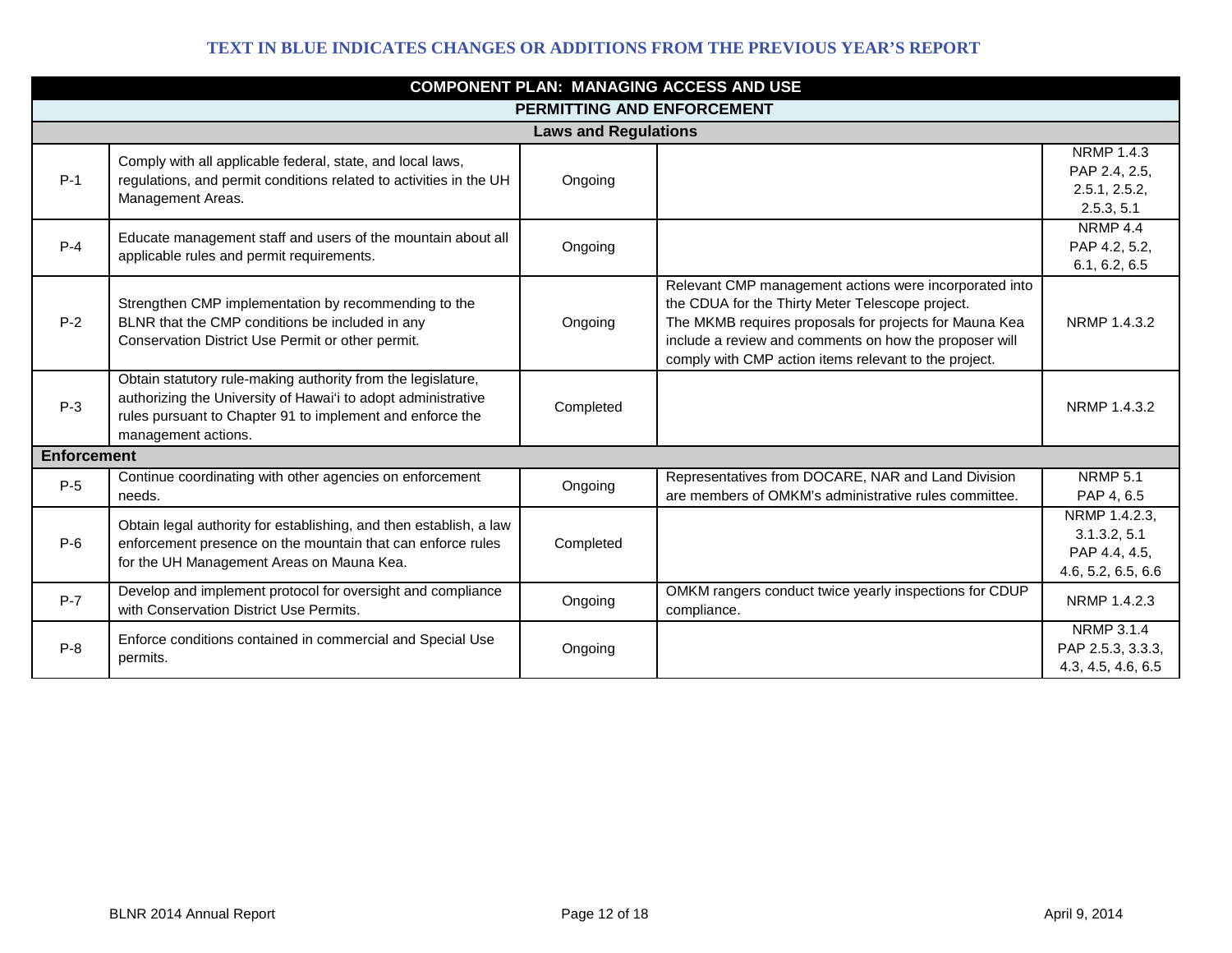|        |                                                                                                                                                                                                                   | Implementation                        | <b>COMPONENT PLAN: MANAGING THE BUILT ENVIRONMENT</b>                                                                                                                                                                                                                                                                                                                                                                                                 |                                                           |
|--------|-------------------------------------------------------------------------------------------------------------------------------------------------------------------------------------------------------------------|---------------------------------------|-------------------------------------------------------------------------------------------------------------------------------------------------------------------------------------------------------------------------------------------------------------------------------------------------------------------------------------------------------------------------------------------------------------------------------------------------------|-----------------------------------------------------------|
|        |                                                                                                                                                                                                                   | <b>Schedule</b>                       | <b>Comments</b>                                                                                                                                                                                                                                                                                                                                                                                                                                       | <b>Sub Plans</b>                                          |
|        |                                                                                                                                                                                                                   | <b>INFRASTRUCTURE AND MAINTENANCE</b> |                                                                                                                                                                                                                                                                                                                                                                                                                                                       |                                                           |
|        | <b>Routine Maintenance</b>                                                                                                                                                                                        |                                       |                                                                                                                                                                                                                                                                                                                                                                                                                                                       |                                                           |
| $IM-1$ | Develop and implement an OMMP.                                                                                                                                                                                    | In Progress                           | Draft of plan is being developed.                                                                                                                                                                                                                                                                                                                                                                                                                     |                                                           |
| $IM-2$ | Reduce impacts from operations and maintenance activities by<br>educating personnel about Mauna Kea's unique resources.                                                                                           | Ongoing                               | A draft of a cultural and natural resources orientation<br>program has been developed.                                                                                                                                                                                                                                                                                                                                                                | NRMP 4.4                                                  |
| $IM-5$ | Develop and implement a Debris Removal, Monitoring and<br>Prevention Plan.                                                                                                                                        | Ongoing                               | Trash from the HP facilities and Visitor Information Station<br>are removed daily. Each observatory removes trash from<br>their respective facilities. Rangers routinely check for and<br>pick up trash and debris while on their daily patrols.<br>Rangers pick up and map the location of trash at the<br>parking lot near the trail head to Lake Waiau (NAR). The<br>amount of trash decreased following the installation of a<br>portable toilet. | NRMP 4.2.3.5<br>CRMP 4.1.4,<br>4.3.4                      |
| $IM-3$ | Conduct historic preservation review for maintenance activities<br>that will have an adverse effect on historic properties.                                                                                       | In Progress                           | OMKM is currently developing a Programmatic Agreement<br>relating to maintenance activities that will be submitted to<br><b>State Historic Preservation Division</b>                                                                                                                                                                                                                                                                                  | CRMP 4.1.3                                                |
| $IM-4$ | Evaluate need for and feasibility of a vehicle wash station near<br>Hale Pōhaku, and requiring that vehicles be cleaned.                                                                                          | In Progress                           | Will be included in the Invasive Species Management plan<br>discussed in the plan.                                                                                                                                                                                                                                                                                                                                                                    | NRMP 4.2.3.7                                              |
| $IM-6$ | Develop and implement an erosion inventory and assessment<br>plan.                                                                                                                                                | In Progress                           | Partnering with UH Hilo geography department to address<br>surficial geology and cinder cone erosion issues.                                                                                                                                                                                                                                                                                                                                          | NRMP 3.2.4,<br>4.1.4.2, 4.2.3.4<br>PAP 2.6.3,<br>6.3, 6.4 |
| $IM-7$ | Prepare a plan, in collaboration with the Department of<br>Defense, to remove military wreckage from a remote area of<br>the UH Management Areas, while ensuring protection of<br>natural and cultural resources. | Mid-term                              |                                                                                                                                                                                                                                                                                                                                                                                                                                                       | CRMP 4.3.4.1                                              |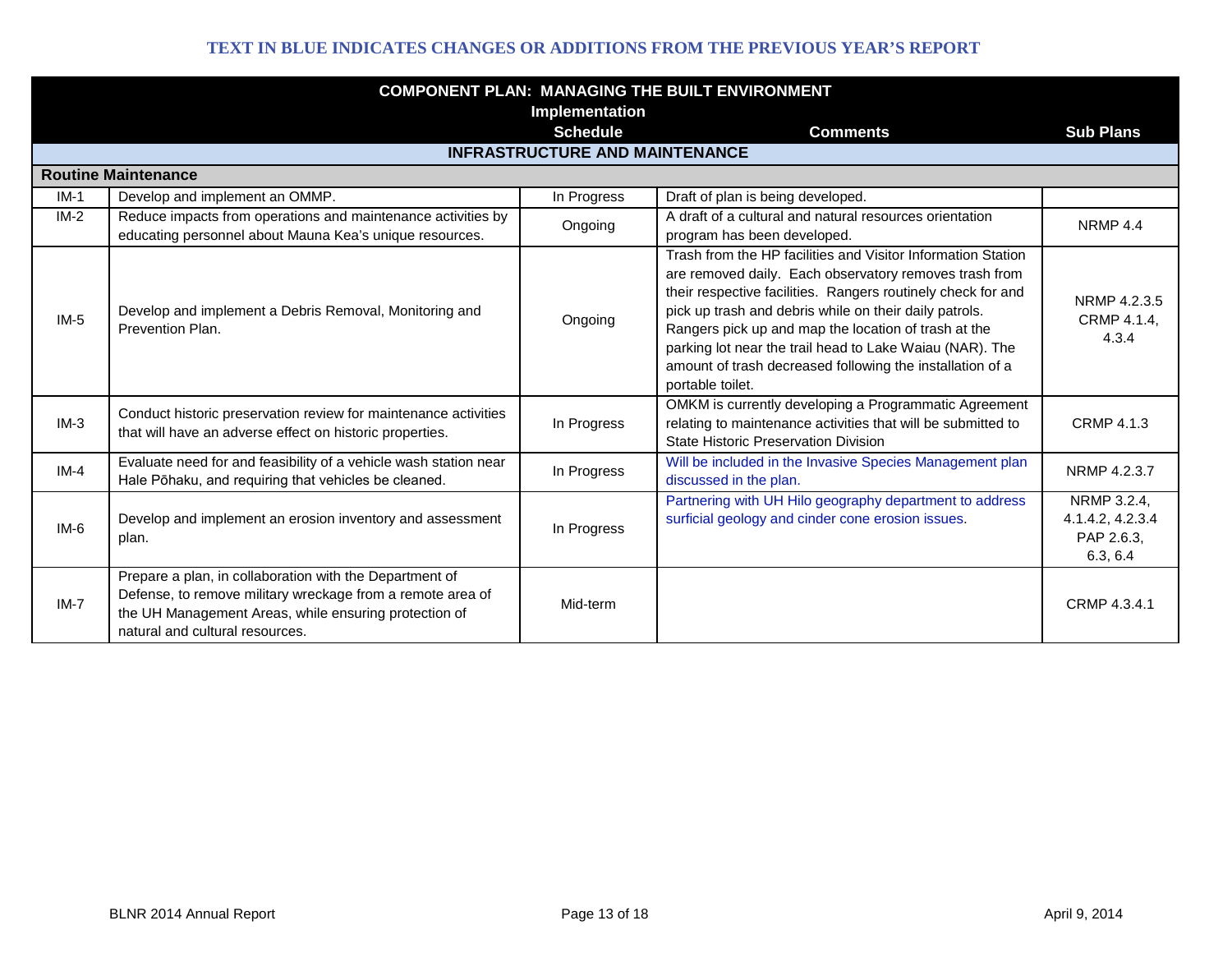| <b>Infrastructure</b> |                                                                                                                                                                     |             |                                                                                                                                                                                                                                                                                                                                                                                                                                                                                                                                                                                                                                                                                       |                                                                  |
|-----------------------|---------------------------------------------------------------------------------------------------------------------------------------------------------------------|-------------|---------------------------------------------------------------------------------------------------------------------------------------------------------------------------------------------------------------------------------------------------------------------------------------------------------------------------------------------------------------------------------------------------------------------------------------------------------------------------------------------------------------------------------------------------------------------------------------------------------------------------------------------------------------------------------------|------------------------------------------------------------------|
| IM-10                 | Evaluate need for additional public restroom facilities in the<br>summit region and at Hale Pōhaku, and install close-contained<br>zero waste systems if necessary. | In Progress | A CIP request was submitted to study and design<br>improvements at the Mid-level facilities and summit access<br>road.<br>To relieve congestion at the VIS, MKSS proposed to<br>convert a portion of the presentation room building into a<br>rest and eating stop for commercial tour operators. Due to<br>ex parte concerns during the contested case for the TMT<br>CDUP, we were not able to communicate with DLNR<br>regarding permitting approvals. Upon conclusion of the<br>contested case the cost to renovate increased significantly<br>and the project did not move forward. The CIP study will<br>look at the needs and alternatives for additional public<br>restrooms. | NRMP 3.1.3.1<br>3.2.3, 4.2.3.3<br>PAP 5.2, 6.4, 6.6,<br>6.7, 6.8 |
| $IM-8$                | Assess feasibility of paving the Summit Access Road.                                                                                                                | In Progress | A CIP request was submitted to study and design<br>improvements at the Mid-level facilities and summit access<br>road.                                                                                                                                                                                                                                                                                                                                                                                                                                                                                                                                                                | <b>NRMP 4.2.3</b>                                                |
| $IM-9$                | Evaluate need for additional parking lots and vehicle pullouts<br>and install if necessary.                                                                         | Mid-term    |                                                                                                                                                                                                                                                                                                                                                                                                                                                                                                                                                                                                                                                                                       | NRMP 3.1.1.2.3<br>PAP 5.2, 5.4, 6.7                              |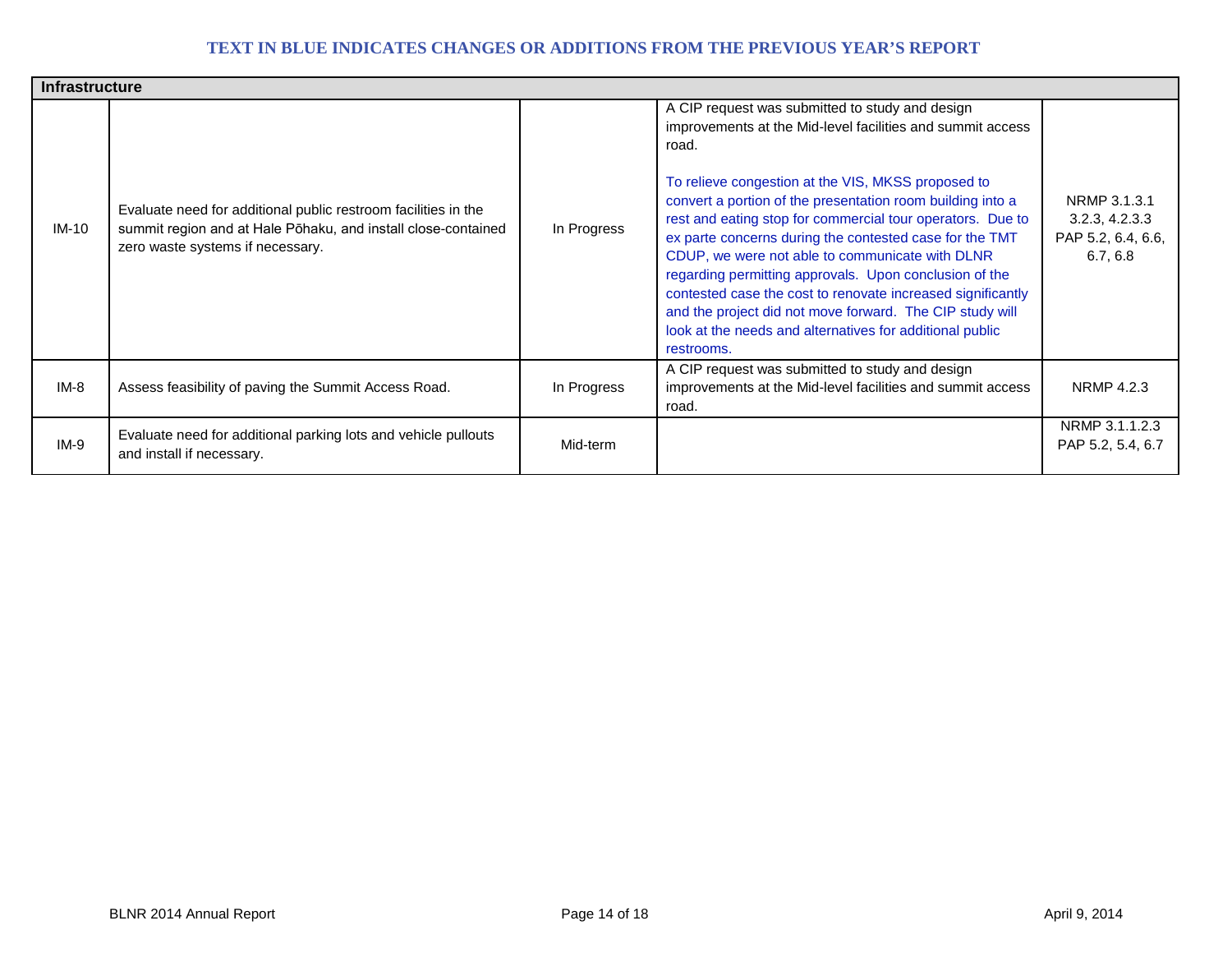| <b>COMPONENT PLAN: MANAGING THE BUILT ENVIRONMENT</b> |                                                                                                                                                                                  |                                |                                                                                                                                                                                  |                   |  |
|-------------------------------------------------------|----------------------------------------------------------------------------------------------------------------------------------------------------------------------------------|--------------------------------|----------------------------------------------------------------------------------------------------------------------------------------------------------------------------------|-------------------|--|
|                                                       |                                                                                                                                                                                  | Implementation                 |                                                                                                                                                                                  |                   |  |
|                                                       |                                                                                                                                                                                  | <b>Schedule</b>                | <b>Comments</b>                                                                                                                                                                  | <b>Sub Plans</b>  |  |
|                                                       | <b>Sustainable Technologies</b>                                                                                                                                                  |                                |                                                                                                                                                                                  |                   |  |
|                                                       | Encourage existing facilities and new development to                                                                                                                             |                                | The proposed Thirty Meter Telescope is incorporating                                                                                                                             |                   |  |
| $IM-11$                                               | incorporate sustainable technologies, energy efficient                                                                                                                           | Ongoing                        | energy efficiency in its design. MKSS received approval                                                                                                                          |                   |  |
|                                                       | technologies, and LEED standards, whenever possible, into                                                                                                                        |                                | from the MKMB and OCCL to install a photovoltaic system                                                                                                                          |                   |  |
|                                                       | facility design and operations.                                                                                                                                                  |                                | at Halepōhaku                                                                                                                                                                    |                   |  |
| $IM-12$                                               | Conduct energy audits to identify energy use and system<br>inefficiencies, and develop solutions to reduce energy usage.                                                         | Short-Term                     | This was initially scheduled for Immediate implementation<br>but has been deferred to Short Term implementation.                                                                 | NRMP 4.2.3.3      |  |
| $IM-13$                                               | Conduct feasibility assessment, in consultation with Hawaii<br>Electric Light Company, on developing locally-based alternative<br>energy sources.                                | Mid-term                       | Mauna Kea Support Services is currently looking at the<br>feasibility of installing a photo voltaic system at<br>Halepōhaku.<br>MKSS received approval from the MKMB and OCCL to | NRMP 3.1.1.2.3    |  |
|                                                       |                                                                                                                                                                                  |                                | install a photovoltaic system at Halepōhaku                                                                                                                                      |                   |  |
| $IM-14$                                               | Encourage observatories to investigate options to reduce the<br>use of hazardous materials in telescope operations.                                                              | Short-Term                     |                                                                                                                                                                                  |                   |  |
|                                                       |                                                                                                                                                                                  |                                | <b>COMPONENT PLAN: MANAGING THE BUILD ENVIRONMENT</b>                                                                                                                            |                   |  |
|                                                       |                                                                                                                                                                                  | Implementatio                  |                                                                                                                                                                                  |                   |  |
|                                                       |                                                                                                                                                                                  | n Schedule                     | <b>Comments</b>                                                                                                                                                                  | <b>Sub Plans</b>  |  |
|                                                       |                                                                                                                                                                                  | <b>CONSTRUCTION GUIDELINES</b> |                                                                                                                                                                                  |                   |  |
|                                                       | <b>General Requirements</b>                                                                                                                                                      |                                |                                                                                                                                                                                  |                   |  |
| $C-1$                                                 | Require an independent construction monitor who has<br>oversight and authority to insure that all aspects of ground<br>based work comply with protocols and permit requirements. | Ongoing                        | Included as part of the TMT Management Plan in its<br>approved CDUP                                                                                                              | NRMP 3.2, 4.2     |  |
|                                                       | <b>Best Management Practices</b>                                                                                                                                                 |                                |                                                                                                                                                                                  |                   |  |
| $C-2$                                                 | Require use of Best Management Practices Plan for<br><b>Construction Practices.</b>                                                                                              | Ongoing                        | Included as part of the TMT Management Plan in its<br>approved CDUP                                                                                                              | <b>NRMP 4.2.3</b> |  |
| $C-3$                                                 | Develop, prior to construction, a rock movement plan.                                                                                                                            | Ongoing                        | Included as part of the TMT Management Plan in its<br>approved CDUP                                                                                                              | NRMP 4.2.3.1      |  |
| $C-4$                                                 | Require contractors to provide information from construction<br>activities to OMKM for input into OMKM information<br>databases.                                                 | Ongoing                        | Included as part of the TMT Management Plan in its<br>approved CDUP                                                                                                              |                   |  |
| $C-5$                                                 | Require on-site monitors (e.g., archaeologist, cultural<br>resources specialist, entomologist) during construction, as<br>determined by the appropriate agency.                  | Ongoing                        | Included as part of the TMT Management Plan in its<br>approved CDUP                                                                                                              | <b>CRMP 4.2.7</b> |  |
| $C-6$                                                 | Conduct required archaeological monitoring during<br>construction projects per SHPD approved plan                                                                                | Ongoing                        | Included as part of the TMT Management Plan in its<br>approved CDUP                                                                                                              | <b>CRMP 4.2.7</b> |  |
| $C-7$                                                 | Education regarding historical and cultural significance                                                                                                                         | Ongoing                        | Included as part of the TMT Management Plan in its<br>approved CDUP                                                                                                              | NRMP 4.4          |  |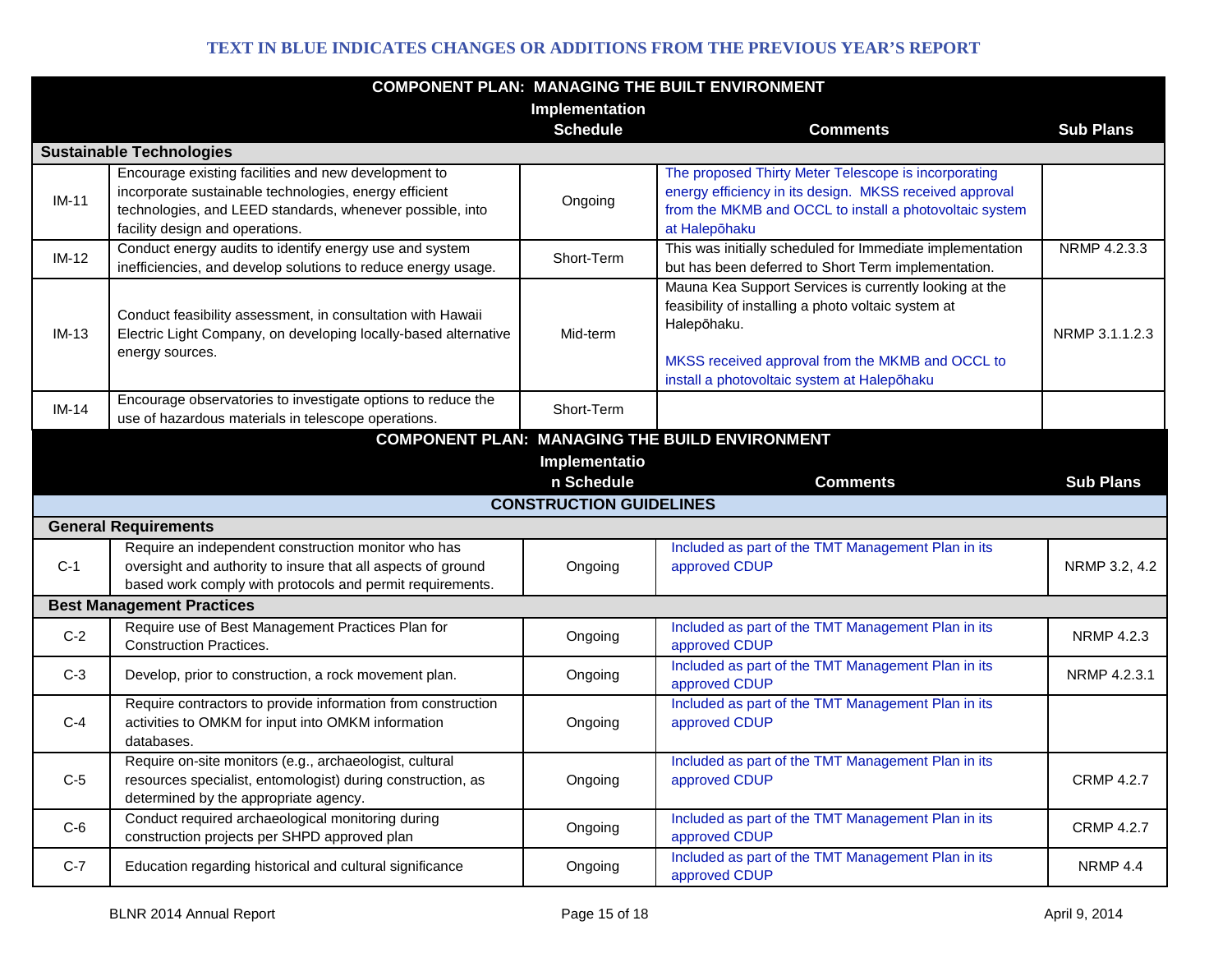| $C-8$                                                       | Education regarding environment, ecology and natural<br>resources                                                                                                                                  | Ongoing | Included as part of the TMT Management Plan in its<br>approved CDUP | <b>NRMP 4.4</b>          |
|-------------------------------------------------------------|----------------------------------------------------------------------------------------------------------------------------------------------------------------------------------------------------|---------|---------------------------------------------------------------------|--------------------------|
| $C-9$                                                       | Inspection of construction materials                                                                                                                                                               | Ongoing | Included as part of the TMT Management Plan in its<br>approved CDUP | NRMP 4.2.3.7             |
| SITE RECYCLING, DECOMMISSIONING, DEMOLITION AND RESTORATION |                                                                                                                                                                                                    |         |                                                                     |                          |
| <b>SR-1</b>                                                 | Require observatories to develop plans to recycle or demolish<br>facilities once their useful life has ended, in accordance with<br>their sublease requirements, identifying all proposed actions. | Ongoing | This will be part of the TMT decommissioning plan                   | <b>NRMP</b><br>4.3.3.4.1 |
| SR-2                                                        | Require observatories to develop a restoration plan in<br>association with decommissioning, to include an<br>environmental cost-benefit analysis and a cultural assessment.                        | Ongoing | Included as part of the TMT Management Plan in its<br>approved CDUP | <b>NRMP</b><br>4.3.3.4.1 |
| SR-3                                                        | Require any future observatories to consider site restoration<br>during project planning and include provisions in subleases for<br>funding of full restoration.                                   | Ongoing | Included as part of the TMT Management Plan in its<br>approved CDUP | <b>NRMP</b><br>4.3.3.4.1 |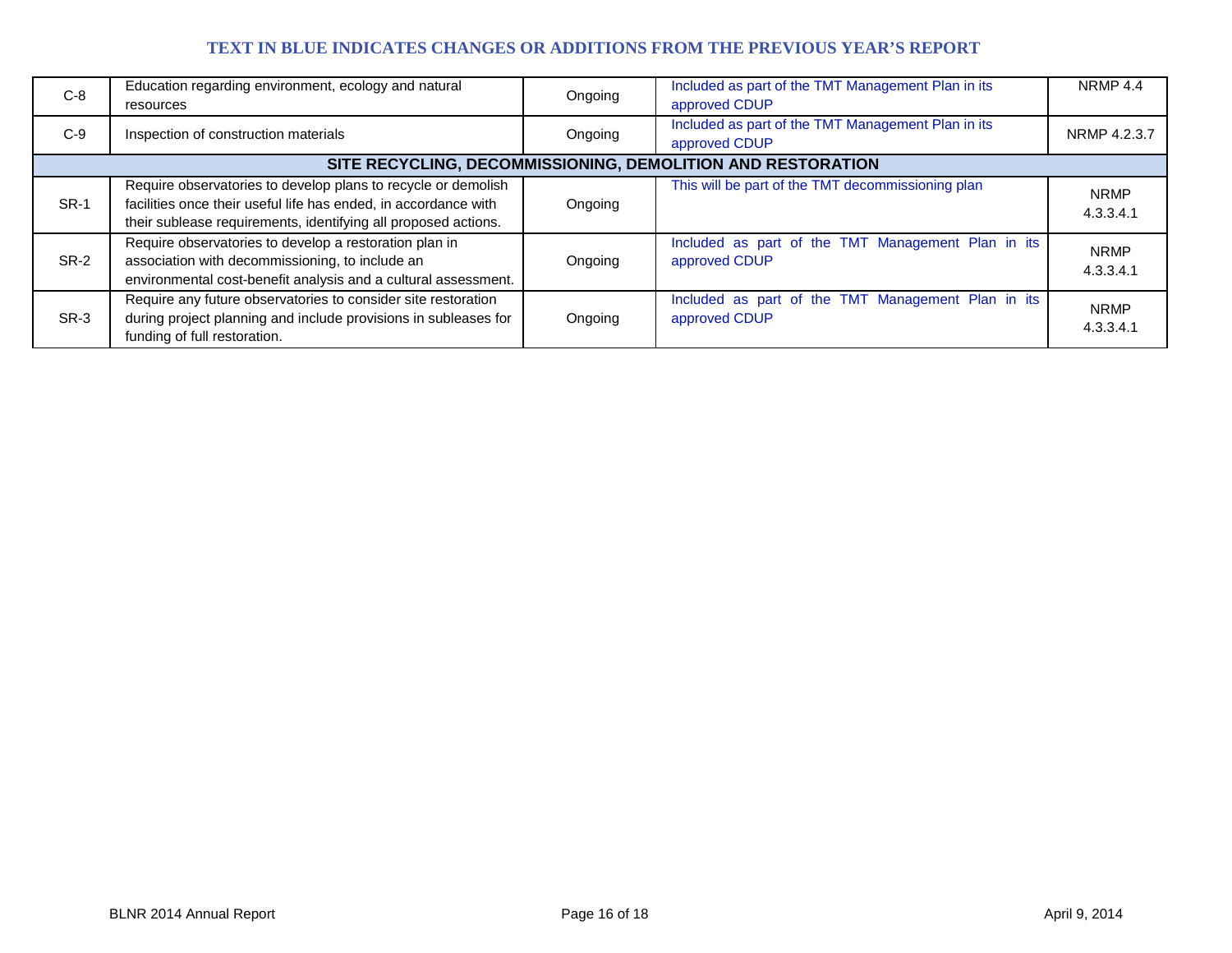|                                     | <b>COMPONENT PLAN: MANAGING THE BUILD ENVIRONMENT</b>                                                                                                                                                                                                                                                                                                                                      |                 |                                                                                                                                                                  |                  |  |
|-------------------------------------|--------------------------------------------------------------------------------------------------------------------------------------------------------------------------------------------------------------------------------------------------------------------------------------------------------------------------------------------------------------------------------------------|-----------------|------------------------------------------------------------------------------------------------------------------------------------------------------------------|------------------|--|
|                                     |                                                                                                                                                                                                                                                                                                                                                                                            | Implementation  |                                                                                                                                                                  |                  |  |
|                                     |                                                                                                                                                                                                                                                                                                                                                                                            | <b>Schedule</b> | <b>Comments</b>                                                                                                                                                  | <b>Sub Plans</b> |  |
|                                     |                                                                                                                                                                                                                                                                                                                                                                                            |                 | <b>CONSIDERATION OF FUTURE LAND USE</b>                                                                                                                          |                  |  |
| <b>Facility Planning Guidelines</b> |                                                                                                                                                                                                                                                                                                                                                                                            |                 |                                                                                                                                                                  |                  |  |
| FLU-1                               | Follow design guidelines presented in the 2000 Master<br>Plan.                                                                                                                                                                                                                                                                                                                             | Ongoing         | The Design Review Process, which incorporated the 2000<br>Master Plan's design guidelines, are being used in the review<br>of the Thirty Meter Telescope project | NRMP 5.1.1       |  |
| FLU-2                               | Develop a map with land-use zones in the Astronomy<br>Precinct based on updated inventories of cultural and<br>natural resources, to delineate areas where future land<br>use will not be allowed and areas where future land use<br>will be allowed but will require compliance with<br>prerequisite studies or analysis prior to approval of<br><b>Conservation District Use Permit.</b> | Short-Term      | This was originally listed for Immediate implementation.<br>However, this task will require additional data gathered from<br>baseline surveys of the resources.  | NRMP 4.3.3.1     |  |
| FLU-3                               | Require cataloguing of initial site conditions for use<br>when conducting site restoration.                                                                                                                                                                                                                                                                                                | Ongoing         | TMT was example (photo documentation received)                                                                                                                   |                  |  |
| FLU-4                               | Require project specific visual rendering of both pre- and<br>post-project settings to facilitate analysis of potential<br>impacts to view planes.                                                                                                                                                                                                                                         | Ongoing         | TMT was example (photo documentation received)                                                                                                                   | NRMP 4.1.4.11    |  |
| FLU-5                               | Require an airflow analysis on the design of proposed<br>structures to assess potential impacts to aeolian<br>ecosystems.                                                                                                                                                                                                                                                                  | Ongoing         | <b>TMT</b> was example                                                                                                                                           | NRMP 4.1.4.4     |  |
| FLU-6                               | Incorporate habitat mitigation plans into project planning<br>process.                                                                                                                                                                                                                                                                                                                     | Ongoing         | <b>TMT</b> was example                                                                                                                                           | NRMP 4.3.3.3     |  |
| FLU-7                               | Require use of close-contained zero-discharge waste<br>systems for any future development in the summit<br>region, from portable toilets to observatory restrooms, if<br>feasible.                                                                                                                                                                                                         | Ongoing         | <b>TMT</b> was example                                                                                                                                           | NRMP 3.1.1.2.6   |  |